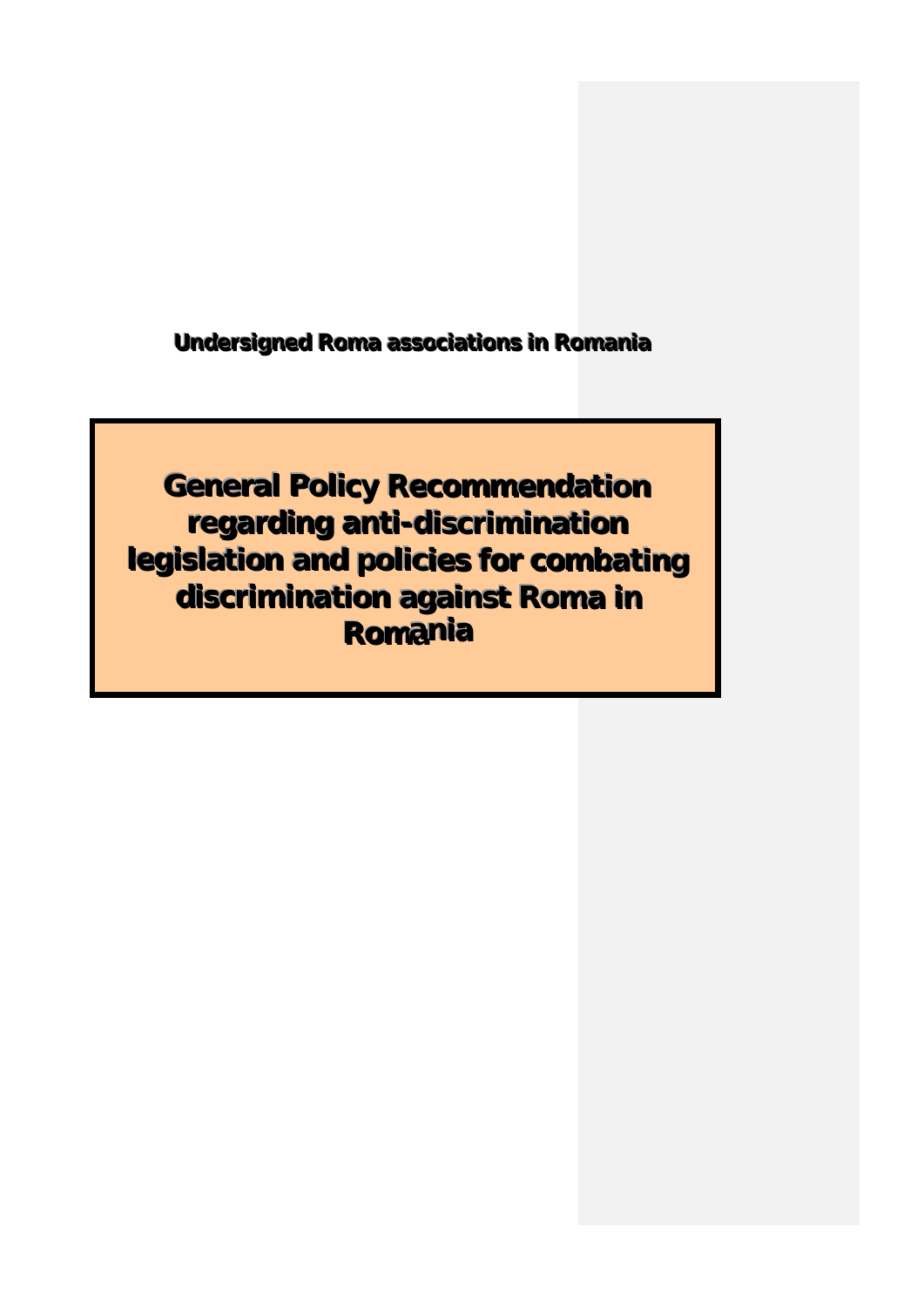**"General policy Recommendation regarding anti-discrimination legislation and policies of combating discrimination against Roma in Romania"** is a reference document elaborated by Romani CRISS and proposed for debate, in order to be discussed and adopted by Roma associations in Romania within the meeting "Harmonisation of the legislative anti-discrimination framework in Romania and policies of combating discrimination against Roma", Poiana Braşov, 13 – 15 September 2003.

This document is the result of the undersigned Roma associations' co-operation, joint efforts and agreement:

Equal Chances Association Zalau Free Roma Democratic Association -Sasa-Petrosani Roma Association Romascani Amare Phrala-Cluj Napoca Alliance for Roma Unity Community Development Agency "Impreuna" Roma Christian Center -Sibiu Roma Center for Social Intervention and Studies-Romani CRISS Roma Cneter for Public Policies - Aven Amentza C.R.E.D.O. Rom-Star O Del Amentza Cultural Center Roma Ethnicity Community in Romania Divano Romano Botosani Roma Ethnic Federation-Mangalia Phoenix Foundation -Bucharest Young Roma Organisation "Ilo Terno" Galati Romano Euro-Drom-Craiova Roma Party – restrainedly by the approval of the decisional body Roma Young Generation Society Roma Democratic Union-Alba Roma Union-Craiova

Resource Center for Roma Communities-Cluj

This document was realised within the "Influencing policies of combating discrimination against Roma and implementation of anti-discrimination legislation in Romania' project supported by Open Society Institute through Open Society Campaigns program.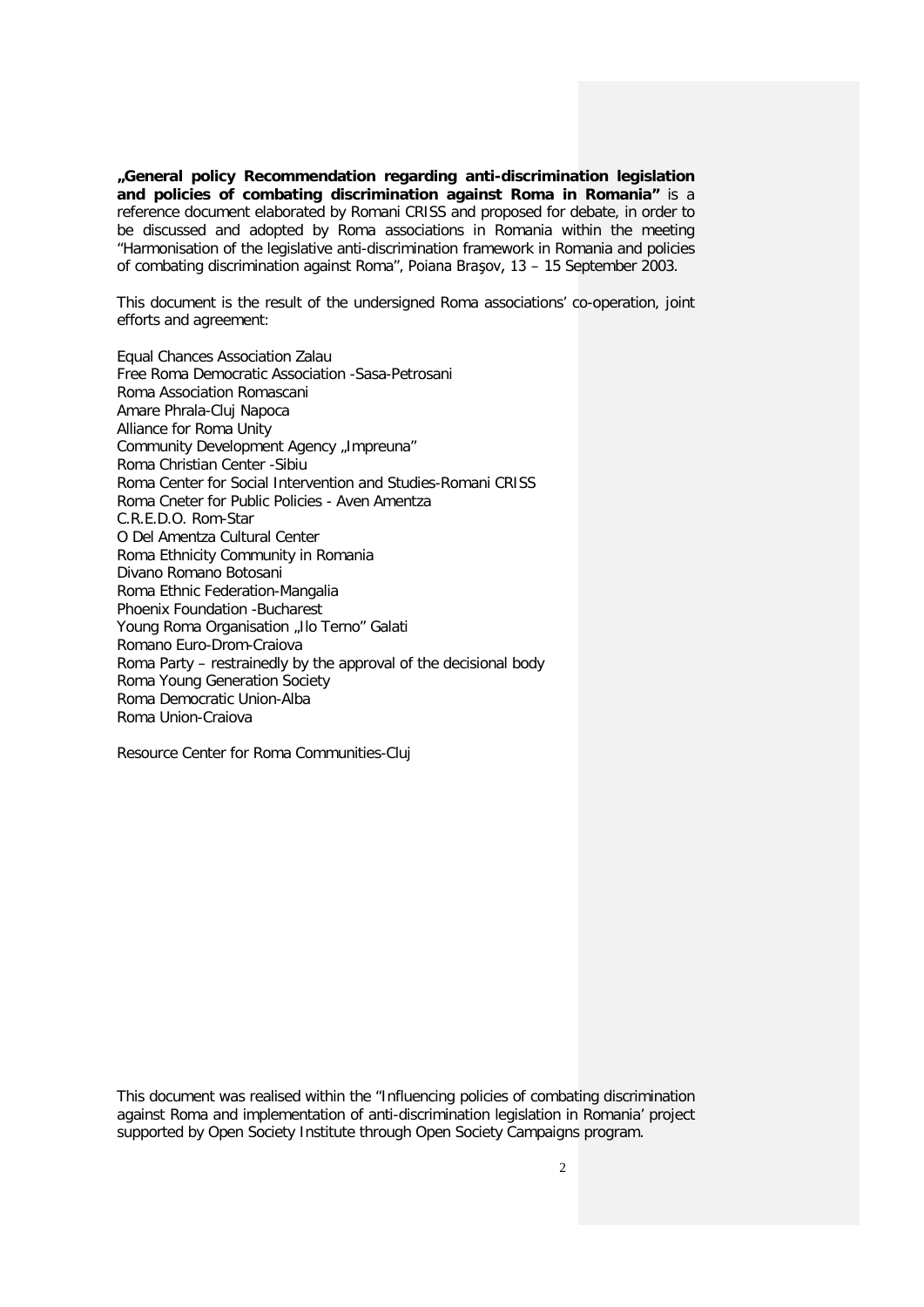## **General Policy Recommendation regarding anti-discrimination legislation and policies of combating discrimination against Roma in Romania**

#### **Content:**

#### Preamble

Context and Recommendations regarding anti-discrimination legislation and policies of combating discrimination against Roma in Romania.

#### **Key elements in Romanian legislation regarding prevention and sanction of all forms of discrimination in connection with present minimal standards on discrimination at international level.**

- I. Harmonising legislation
- II. Anti-discrimination law
- III. National Council for Combating Discrimination
- IV. Constitutional law
- V. Criminal law

Disquisition on Reasons regarding key elements in Romanian legislation on prevention and sanction of all forms of discrimination

#### **Public Policies on Prevention and Combating Discrimination against Roma in Romania.**

Preamble

Key elements in Public Policies on Prevention and Combating Discrimination against Roma in Romania.

Joint efforts in policies of prevention and combating discrimination against Roma Promoting equality – a fundamental principle in public policies

Principles in building policies of prevention and combating discrimination

General Framework of policies on prevention and combating discrimination against Roma

Objectives in realising policies of prevention and combating discrimination against Roma

Enforcement area of public policies of prevention and combating discrimination against Roma

- **Education**
- **Health**

Economical activity, employment and profession

Public administration

**Justice** 

Services, goods, facilities and public places

Free choice of the domicile

Image and mass media

**Communication** 

Implementation structures of public policies on prevention and combating discrimination against Roma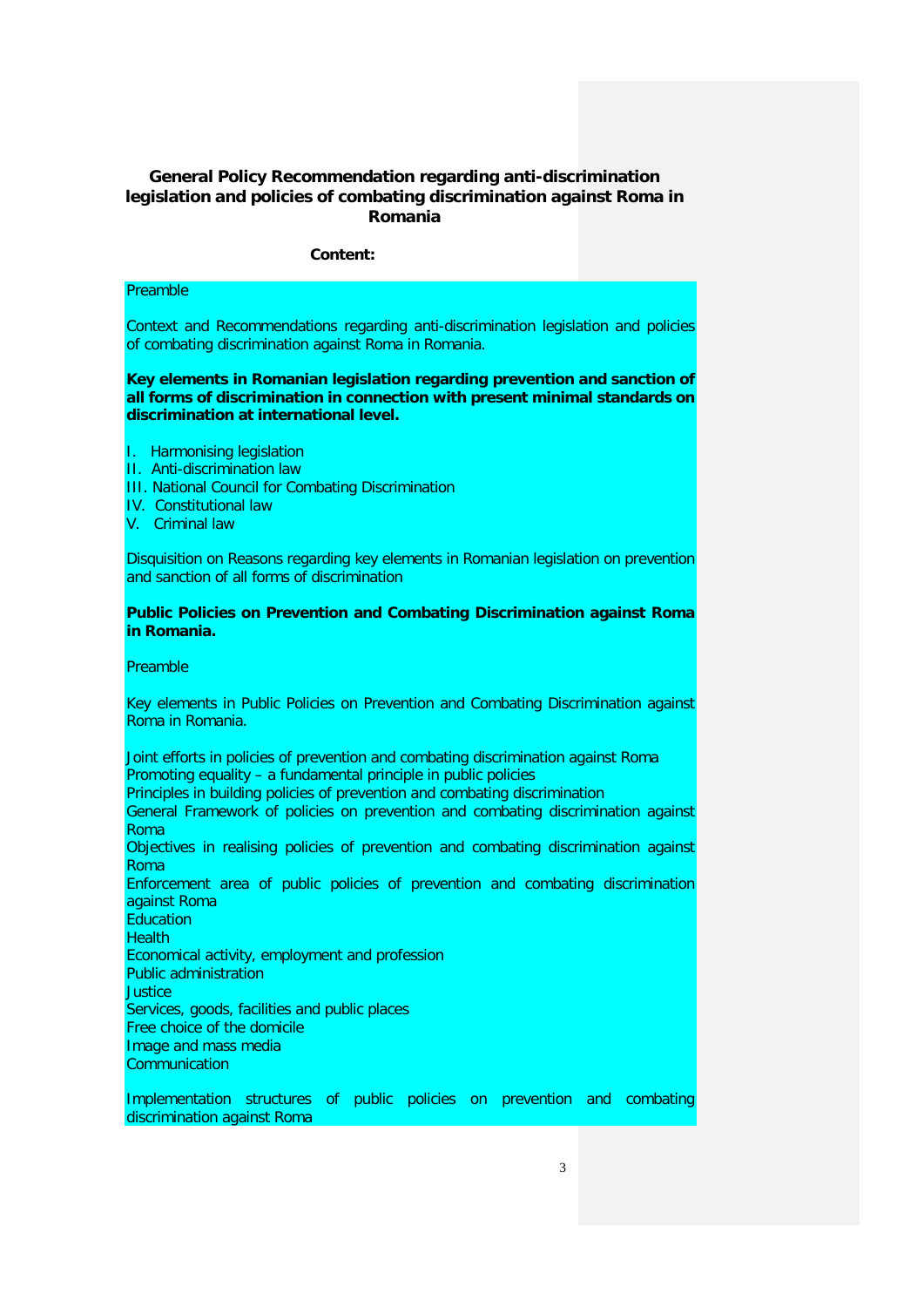## **Preamble**

#### **The undersigned Roma associations in Romania,**

**Having in mind the Declarations of the Member States of OSCE (Organisation for Security and Co-operation in Europe) within the meetings:** Copenhagen in 1990**, through which "we acknowledge Roma peculiar problems";** Geneva in 1991**, through which "the states express their availability to enforce effective measures in order to realise equal chances opportunities for Roma persons and the rest of population in the residence states";** Moscow in 1991**, through which "The States acknowledge that education on human rights field contributes to combating intolerance, hatred, racial and ethnic prejudices against Roma";** Helsinki in 1992**, through which "The participants States take into consideration the development of programs aiming to create conditions for the promotion of nondiscrimination and multi-culturality towards education on human rights, actions at local level and research; the States reaffirm, in this context, the need to develop programs aiming to solve the problems of Roma ethnic persons and of other traditional groups identified as Roma/ Tzigani and to create conditions to ensure equal chances opportunities for effective participation to social life";** Istambul in 1999**, through which "The States deplore violence, racist and discriminatory manifestations against minorities, including Roma and commit to ensure that Roma and Sinti rights are fully respected through laws and public policies and, where necessary, will promote a anti-discrimination legislation to this effect. The States underline the importance of careful attention to social exclusion of Roma and Sinti and acknowledge, in particular, the difficulties Roma are confronting with and the need to adopt effective measures for equal opportunities; the States will joint heir efforts to ensure that Roma and Sinti are able to play a full and equal role in our society and will eradicate discrimination against them; Vienna in 2003, through which it was presented the OSCE initiative to adopt the Action Plan on Roma and Sinti.** 

**Having in mind the General Recommendation XXVII on Roma discrimination adopted in 2000, at the fifty seventh session of the Committee for the Elimination of Racial Discrimination (within United Nations): "for the benefit of Roma communities,**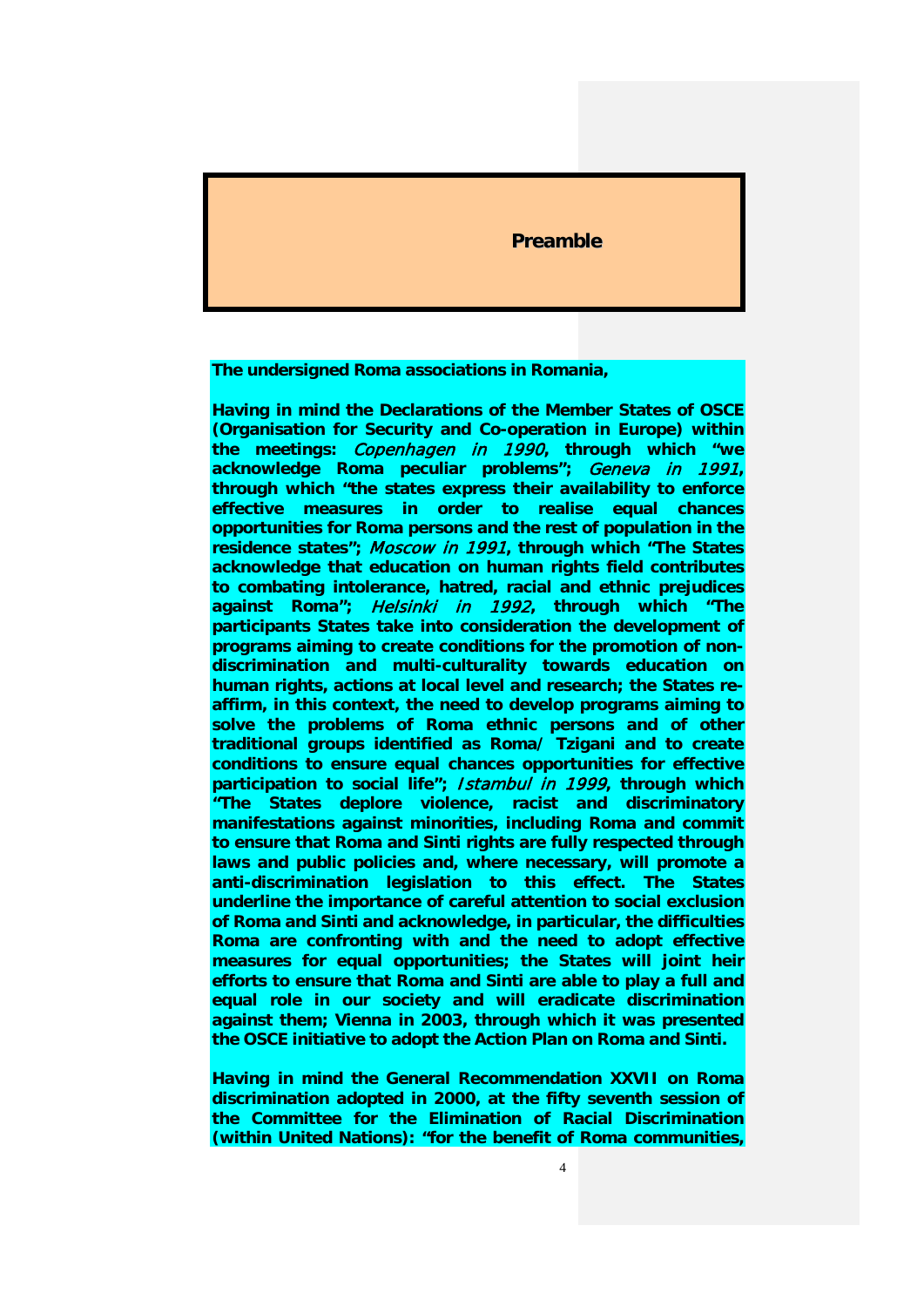**following the submissions of the States parties to the International Convention for the Elimination of All Forms of Racial Discrimination, their periodic reports submitted under article 9 of the Convention, as well as concluding observations adopted by the Committee in connection with the consideration of States parties' periodic reports; having in mind the thematic discussions on the issue of discrimination against Roma and received the contribution of members of the Committee, as well as contributions by experts from United Nations bodies and other treaty bodies and from regional and non-governmental organisations"**

**Having in mind the European Union Parliament Resolution on 1995, through which "it is acknowledged discrimination against Roma in all countries they reside in, as well as the acute problems in Central and Eastern Europe, considering their great number and the fact that, potentially, Roma life conditions are a problem which can be debated at international level, reminding that the European Parliament requested from European bodies in general, including European Commission, Council of Europe and OSCE, to work together with the Parliament in order to combat discrimination against Roma"**

**Having in mind the Recommendation 1203 adopted by the Parliamentary Assembly of the Council of Europe through which "it is acknowledged that a special place among the minorities is reserved for Roma and, the statute of non-territorial minority contribute to Europe's cultural diversity, respect for Roma rights, human individual and fundamental rights, as weel as their rights as minority are essential for improving their situation; guarantees for equal rights, equal chances, equal treatment and measures to improve their situation will make a revival of Roma language and culture, thus enriching the European cultural diversity; the guarantee of the enjoyment of the rights and freedoms set forth in Article 14 of the European Convention Rights is important for Roma as it enables them to maintain their individual rights"**

**Having in mind the Recommendation of General Policies no.3 on combating racism and intolerance against Roma/Gypsies, adopted by ECRI (European Commission against Racism and Intolerance), noting that "Roma/ Gypsies suffer throughout Europe from persisting prejudices, are victims of a racism which is deeply-rooted in society, are target of sometimes violent demonstrations of racism and intolerance and that their fundamental rights are regularly violated or threatened, noting also the persisting prejudices against Roma/ Gypsies lead to discrimination against them in many fields of social and economic life, and that, such discrimination is a major factor of social exclusion affecting Roma"**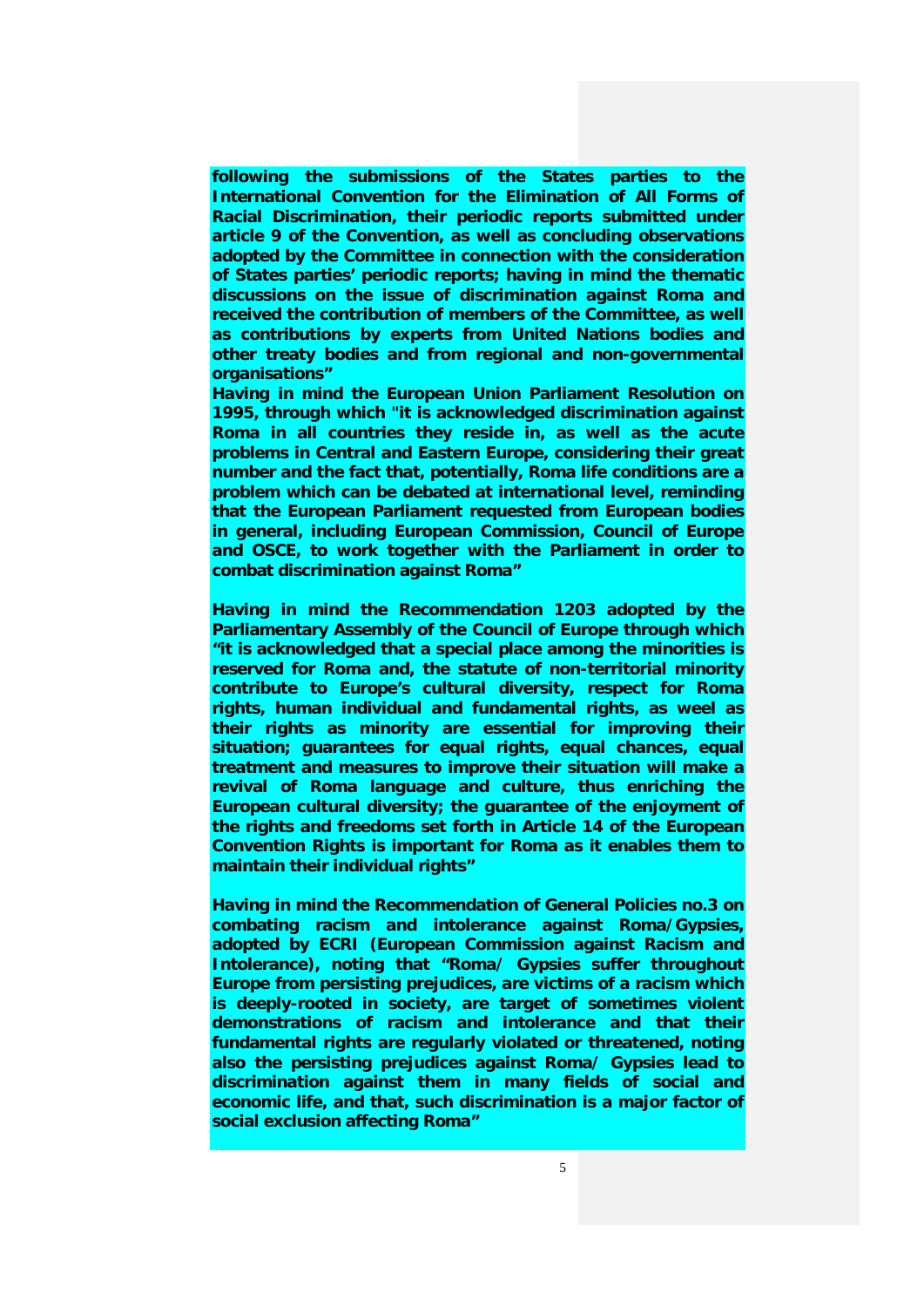**Having in mind "Treaty Establishing the European Union Community and, in particular, article 13, discrimination based on racial or ethnical origin could undermine the realisation of the objectives of the European Community Treaty, in particular, reaching a high level of employment and social security, increasing the life standard and the quality of life, cohesion and economical and social solidarity. It could also undermine the objectives of development of the European Union, as region of liberty, security and justice";**

**The undersigned Roma associations in Romania adopt the herein Recommendation of General Policy regarding anti-discrimination legislation and policies to combat discrimination against Roma in Romania.**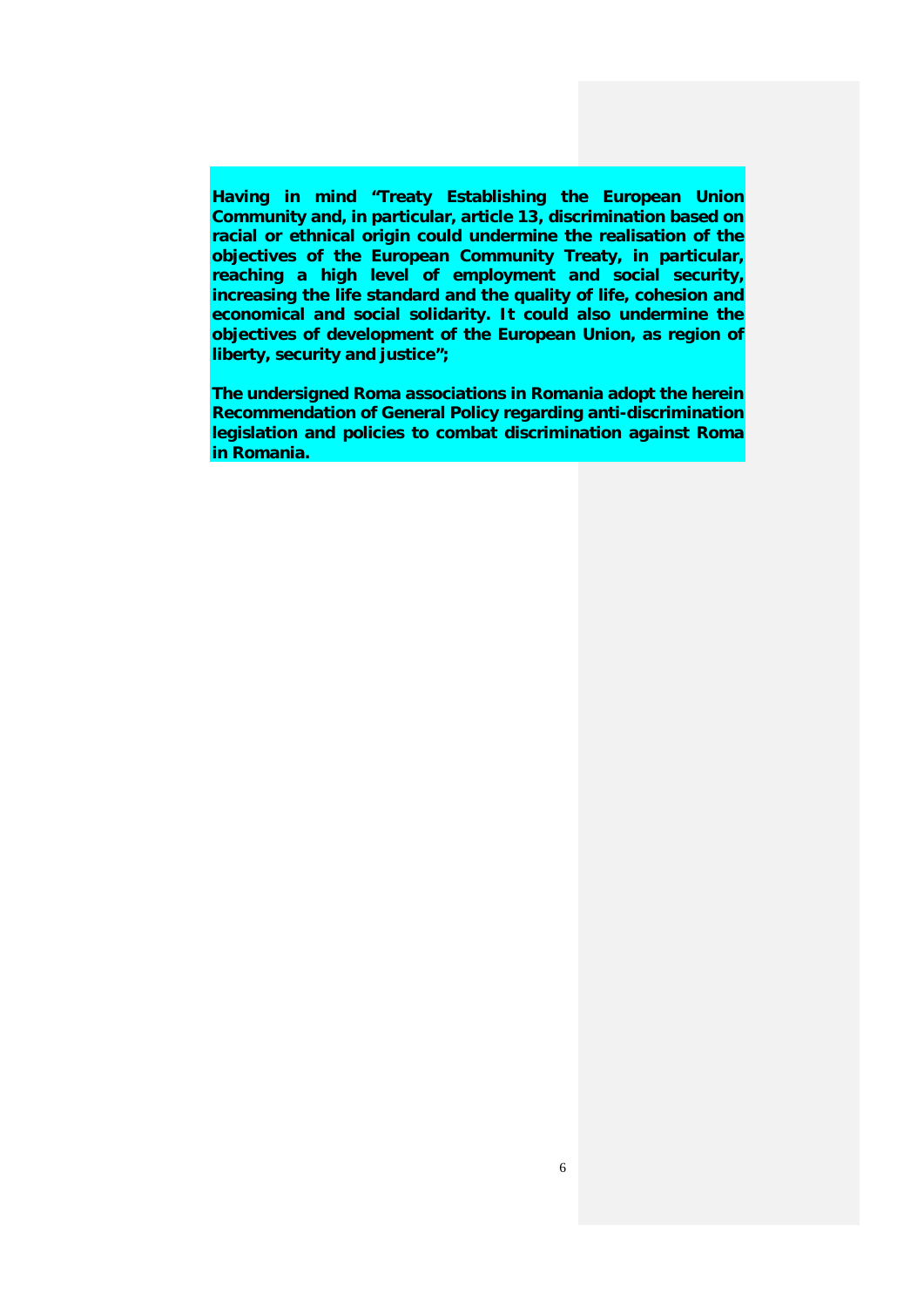**Context and Recommendations regarding anti-discrimination legislation and policies of combating discrimination against Roma in Romania**

**Considering Article 1 of the Universal Declaration of Human Rights, which proclaims that all human beings are born free and equal in dignity and rights;** 

**Considering that the right of equality before the law and protection against discrimination for all persons is an universal right acknowledged by the Universal Declaration of Human Rights, the United Nations Convention for the Elimination of All Forms of Discrimination against Women, the International Convention for the Elimination of All Forms of Racial Discrimination and the United Nations Agreements on Civil and Political Rights, as well as Economical, social and Cultural Rights, the European Convention for the Protection of Human Rights and the Fundamental Freedoms, signed by all member States;**

**Considering the International Convention for the Elimination of All Forms of Racial Discrimination;**

**Considering Article 14 of the European Convention for the Protection of Human Rights and Fundamental Freedoms;**

**Considering Protocol no.12 of the European Convention for the Protection of Human Rights and Fundamental Freedoms, which contains a general clause that forbids discrimination;**

**Considering the jurisprudence of the European Court of Human Rights;**

**Considering the European Union Council Directive 2000/43/EC regarding the implementation of the principle on equality of treatment among persons, regardless of the race and ethnical origin, as well as European Union Directive 2000/78/CE, which establishes the general framework in favour of the equal treatment in the field of employment and professions;** 

**Having in mind the ECRI General Policy Recommendation no.1 for combating racism, xenophobia, anti-semitism and intolerance, ECRI General Policy Recommendation no.2**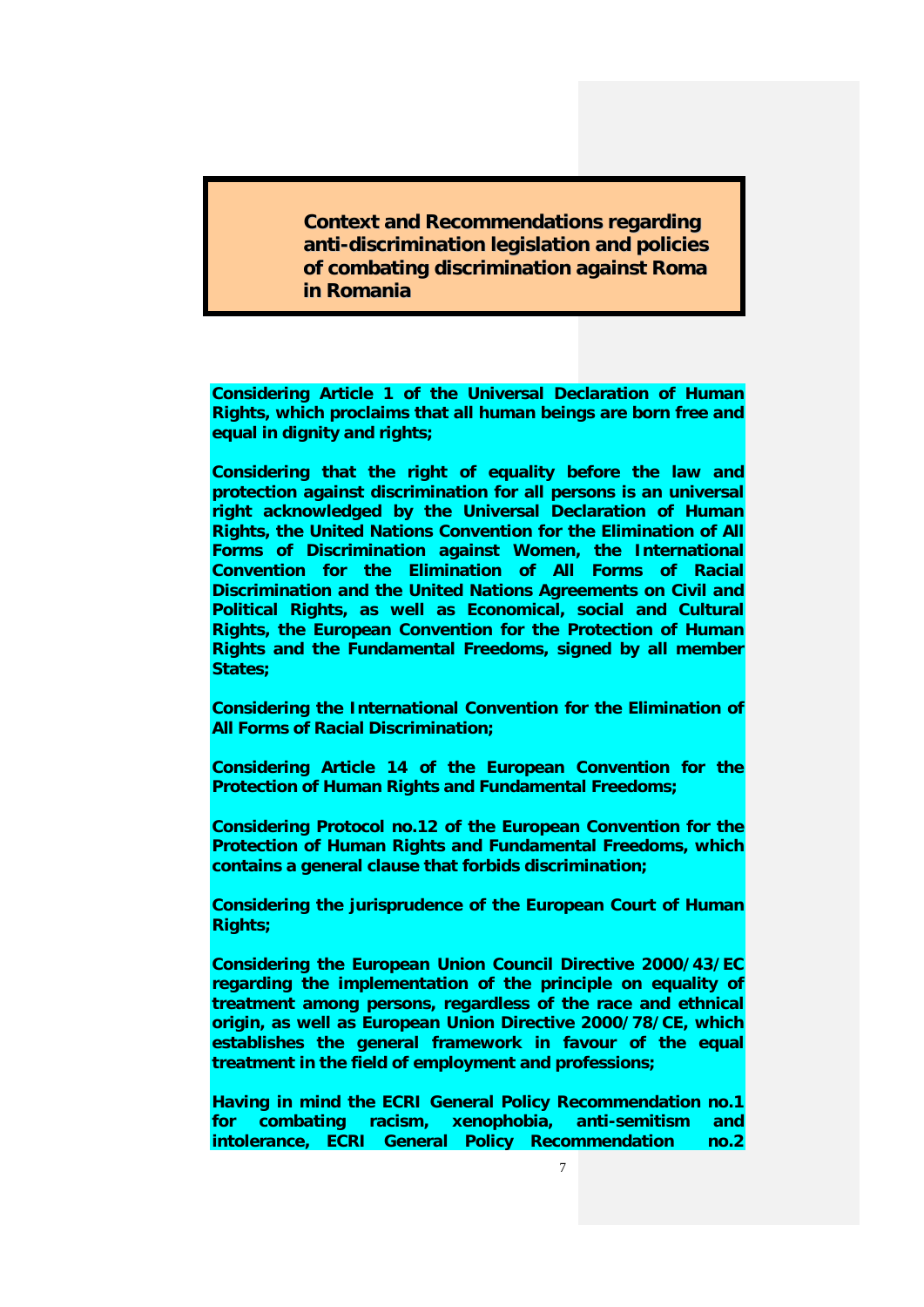**regarding specialised bodies in combating racism, xenophobia, anti-semitism and intolerance at national level, ECRI General Policy Recommendation regarding the national legislation on combating racism and racial discrimination.** 

**Aware that legislation alone does not suffice to eliminate racism and discrimination, but certain that legislation is essential in combating racism and discrimination**

**Underlining the primordial importance of the adequate juridical measures in combating racism and discrimination in such manner that will discourage and, as possible, be satisfactory from the victim's point of view,**

**Underlining the importance of adoption of coherent and comprehensive public policies regarding the prevention and combating discrimination against Roma, in accordance with the European principles of realisation and enforcement of such policies "with, of and for Roma"** 

**Wishing, along with other efforts at national and international level, to bring our contribution to the fight against racism and discrimination, presenting in a succinct and exact manner the key elements, which need to be included in the national antidiscrimination legislation and in the policies of combating discrimination against Roma:**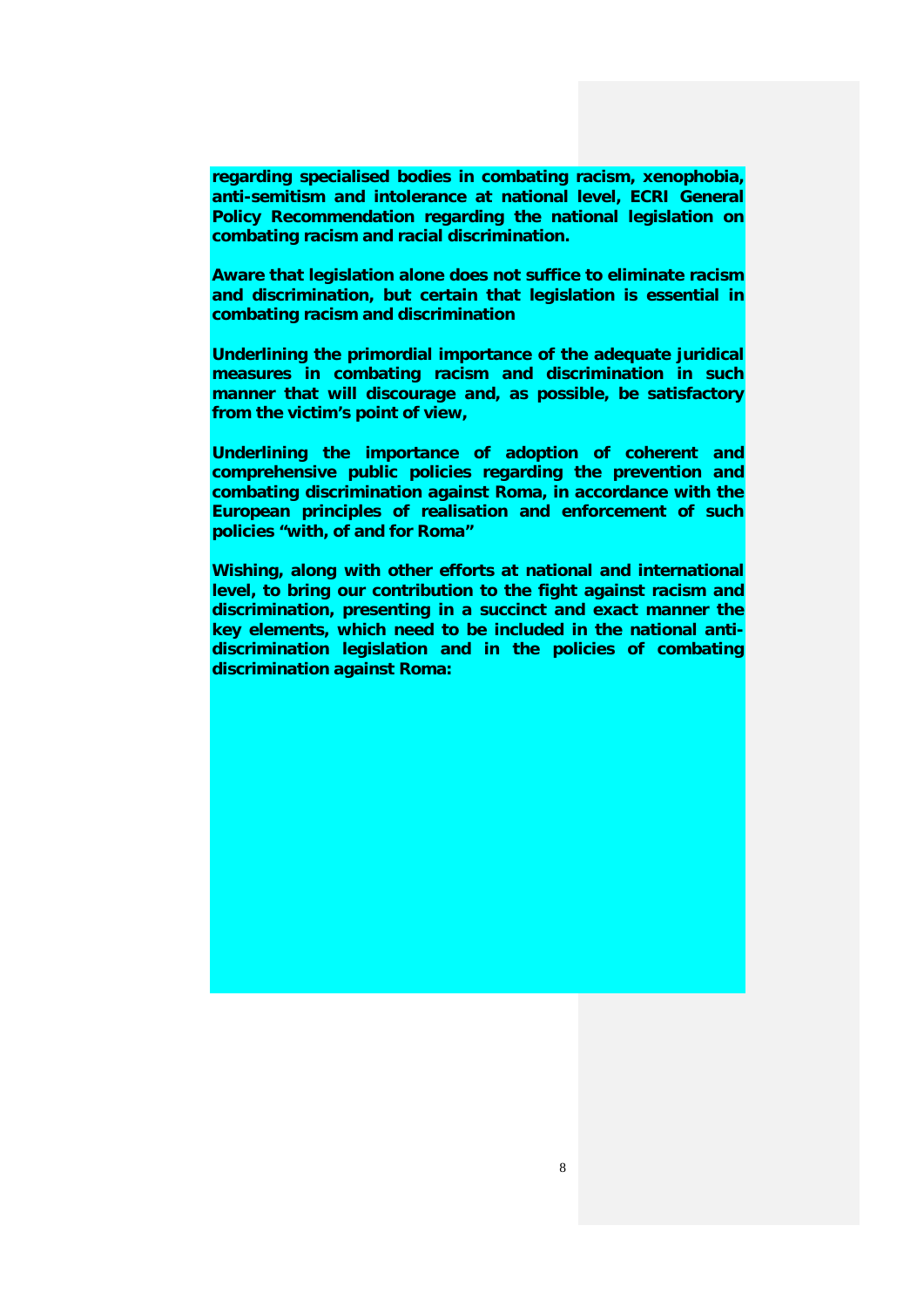**The undersigned Roma associations in Romania recommend the Government, Parliament and appropriate institutions in Romania, especially the National Council for Combating Discrimination:** 

- **a. To harmonise the anti-discrimination legislation in Romania according to the international standards**
- **b. To ensure a transparency and consultation program with the representative of the civil society in Romania during the legal steps for harmonising the legislation**
- **c. To ensure that the component elements within the Recommendation are integrated into the anti-discrimination legislation in Romania**
- **d. To adopt a comprehensive public policy on the prevention and combating discrimination against Roma**
- **e. To ensure a process of consultation and collaboration with Roma associations in Romania in the elaboration, implementation and monitoring of the policies of prevention and combating discrimination against Roma in Romania**
- **f. To ensure that the component elements within this Recommendation are integrated into the policies of prevention and combating discrimination against Roma**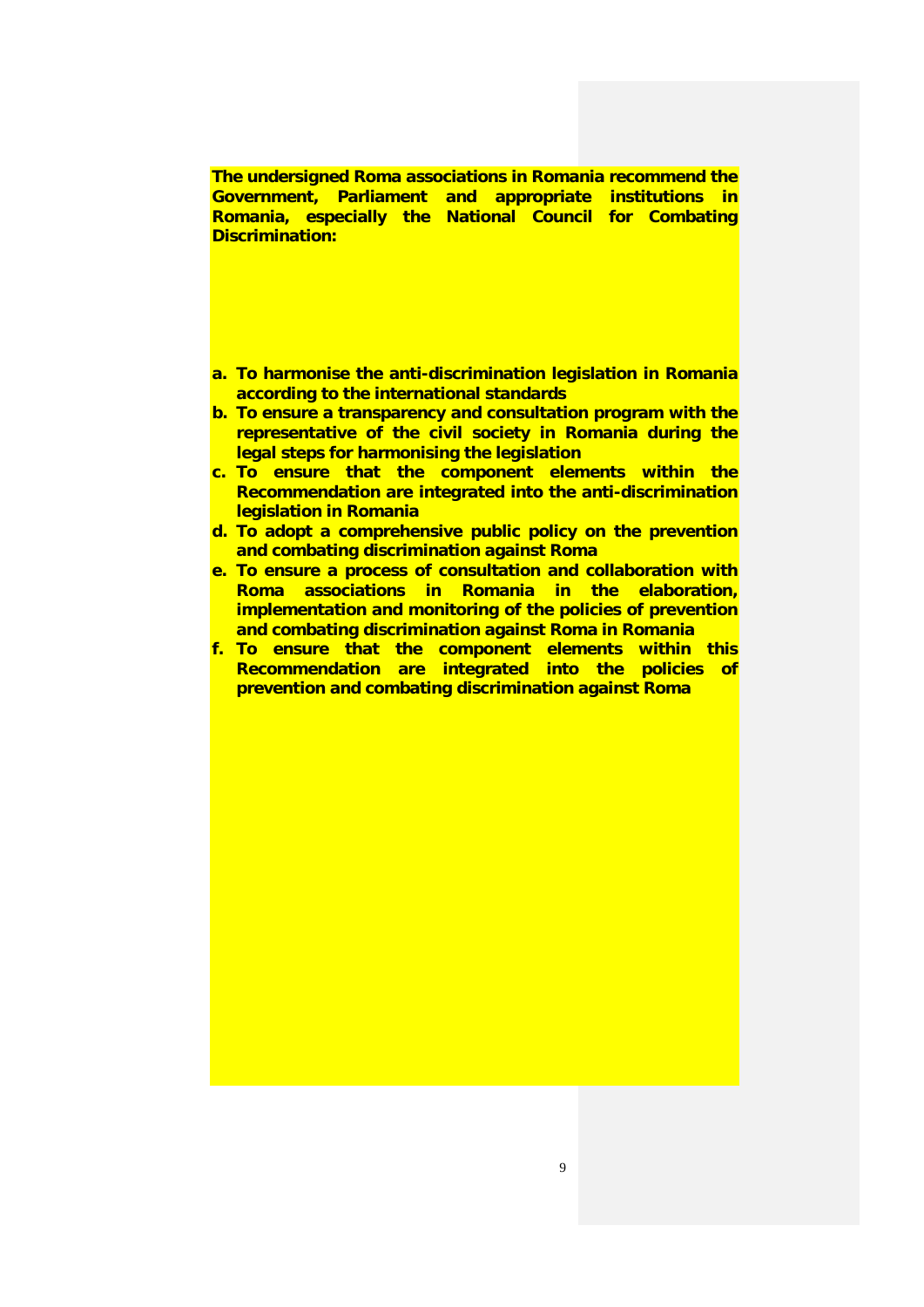**Key elements in the Romanian legislation regarding the prevention and sanction of all forms of discrimination in connection with the present minimal standards on discrimination at international level**

**Roma associations in Romania, saluting the initiative of the Romanian Government to adopt the Governmental Ordinance 137/2000 regarding the prevention and sanction of all forms of discrimination, approved by the Romanian Parliament through Law 48/2002, the modifications within Governmental Ordinance no.77/2003; saluting the adoption of the Governmental Decision 430/2001 regarding the Romanian Government Strategy for the Improvement of Roma Situation;** 

**Given that in a democratic society human rights are protected effectively through the care of competent institutions and by awareness of the general population about respecting the rights of the others, we believe that the existence of clear set of regulations applicable in the field of discrimination is essential;** 

**In this meaning, we believe fundamental the harmonisation of the anti-discrimination legislation in Romania with the current minimal standards on discrimination at international level.** 

**Wishing, along with other efforts at national and international level, to bring our contribution to the prevention and combat of racism and discrimination against Roma, we present succinctly and precisely the key elements that should be included in the Romanian legislation on anti-discrimination.**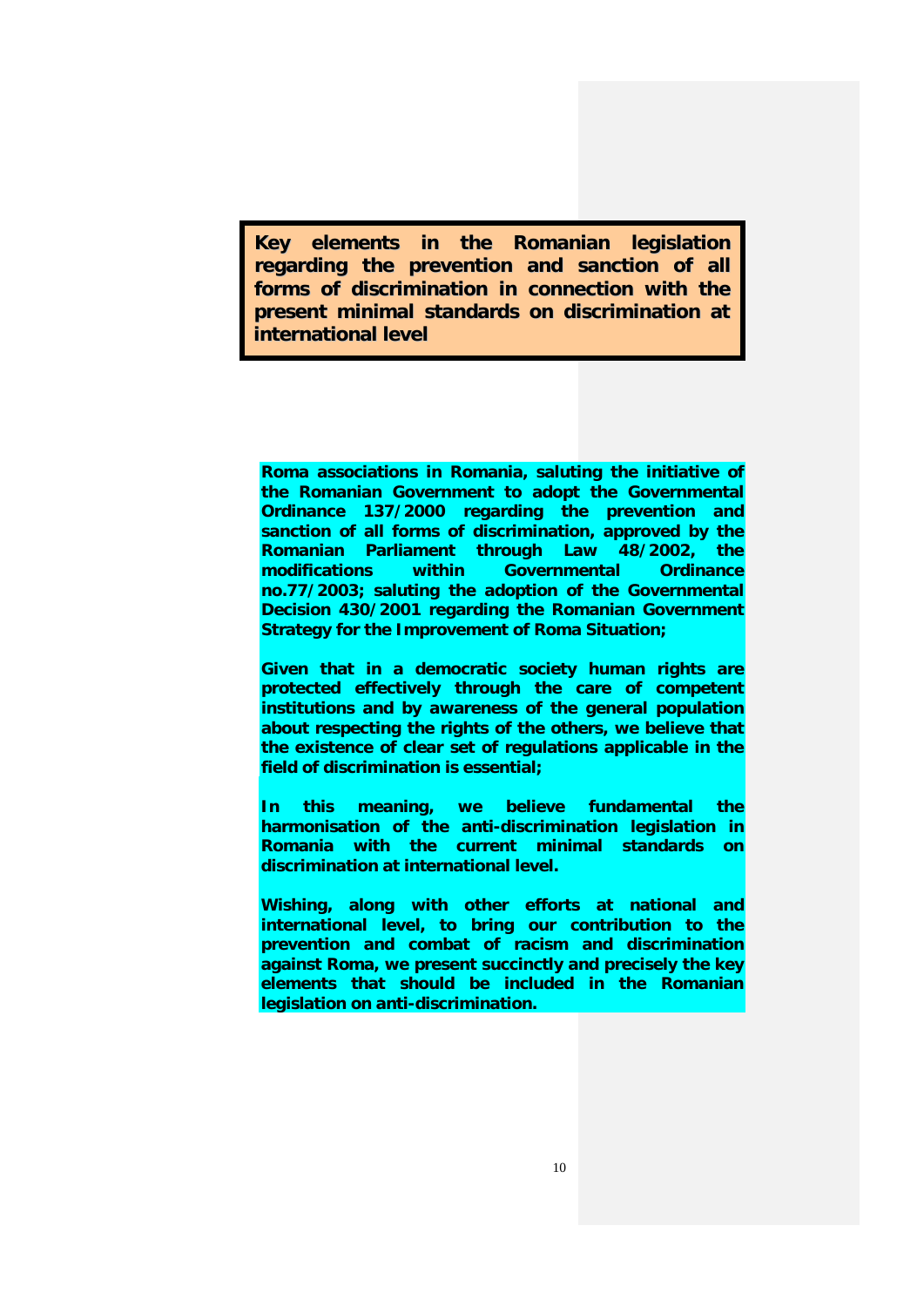#### **I. Harmonising the legislation**

#### **1. The necessity to harmonise the internal legislation with the international standards**

**The standards stipulated in the international law on discrimination are minimal. The existence of these standards in different international documents, to which Romania is part of, obliges Romania to rise the current adopted standards. The States, including Romania, have the option to include the minimal stipulations, as well as to enlarge those stipulations.** 

### **II. Anti-discrimination law**

## **1. Criteria of discrimination**

**The Romanian legislation should be unitary from the point of view of the considered non-discrimination criteria and the enumeration of the criteria shouldn't be limit: "race, nationality, ethnicity, language, religion, social appurtenance, consciousness, gender, sexual orientation, appurtenance to an underprivileged category, age, disability, refugee or asylum seeker statute or any other criterion." These should be mentioned explicitly according to the European Union Council's Directive 43/2000 and 78/2000.**

## **2. Definition of discrimination**

**The law should define explicitly direct and indirect discrimination. Thus, "direct discrimination" is any behaviour through which a person, group or community is treated less favourable than other person, group or community is, has been or would be treated in a comparable situation, on grounds of race, nationality, ethnicity, language, religion, social appurtenance, consciousness, gender, sexual orientation, appurtenance to an underprivileged category, age, disability, refugee or asylum seeker statute or any other criterion;**

**"Indirect discrimination" is any stipulation, criterion or practice apparently neuter that disadvantage certain persons in comparison with other persons on grounds of race, nationality, ethnicity, language, religion, social appurtenance, consciousness, gender, sexual orientation, appurtenance to an underprivileged category, age, disability, refugee or asylum seeker statute or any other criterion, except the case these stipulations, criteria or practises are well-founded.** 

#### **3. Harassment**

**The law should include explicitly the concept of harassment and stipulate sanctions for this deed. Thus, harassment is any behaviour which leads to**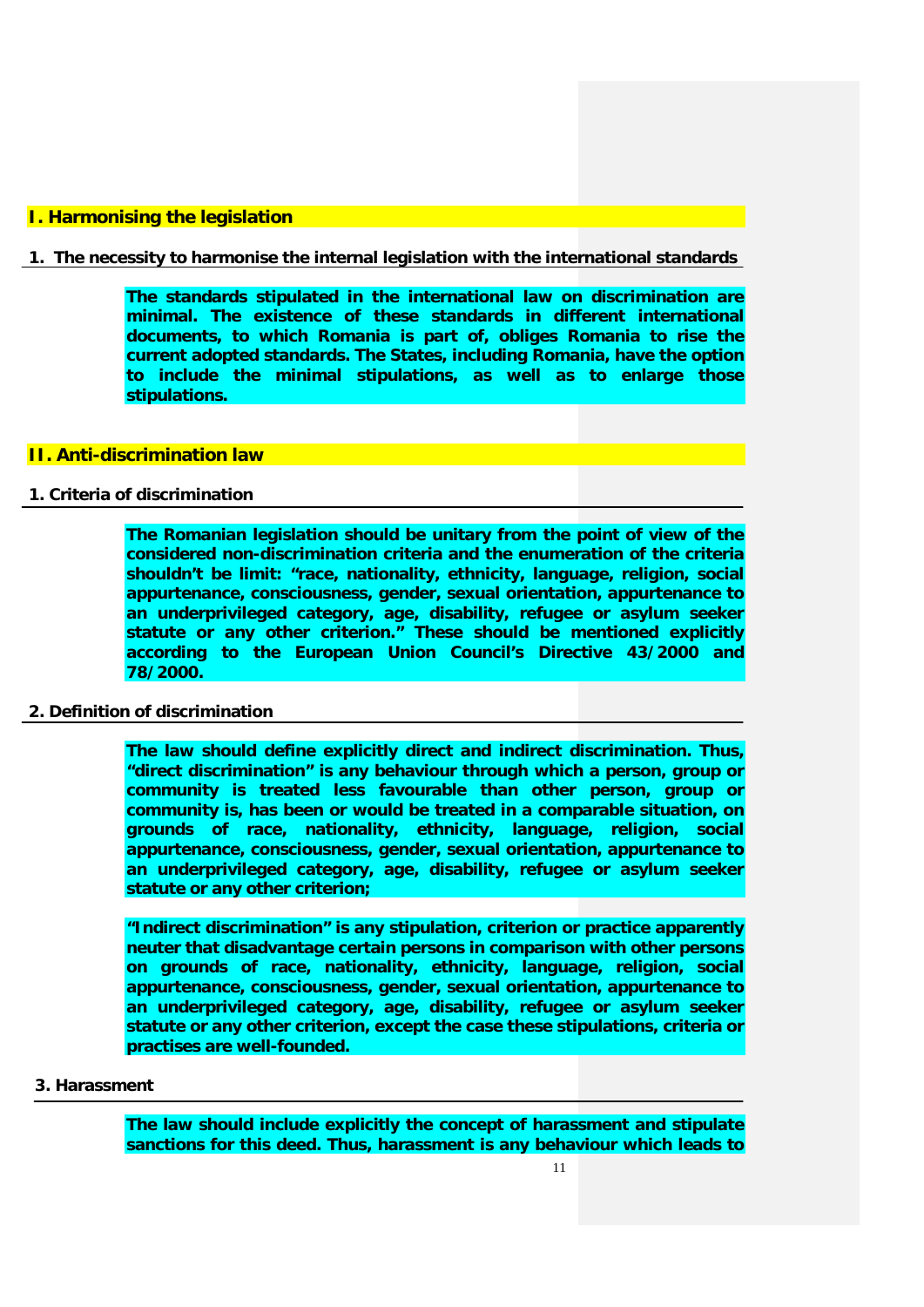**the creating an atmosphere of intimidation, hostility, degradation or insult, on the grounds of race, nationality, ethnicity, language, religion, social appurtenance, consciousness, gender, sexual orientation, appurtenance to an underprivileged category, age, disability, refugee or asylum seeker statute or any other criterion;** 

#### **4. Victimisation**

**The law should include explicitly the concept of victimisation and stipulate sanctions for this deed. The victimisation is any adverse treatment coming as a reaction to a complaint or legal proceeding regarding a breach of the principle of equal treatment or non-discrimination.** 

#### **5. The instruction to discriminate**

**The law should stipulate that the following acts are considered to be, among others, forms of discrimination: the instruction to discriminate, discrimination by association, training other person to discriminate, inciting other person to discriminate, helping other person to discriminate.** 

## **6. Affirmative measures**

**The law should stipulate that the measures taken by public authorities or private legal persons in favour of a person, a group of people, or a community, which measures aim to ensure their development and to effectively bring about equality of chances and opportunity between these and other persons, people, or communities, as well as positive measures aiming to protect disadvantaged groups, shall not be taken to be discrimination.**

#### **7. Mediation and conciliation**

**The law should guarantee the existence of judicial and/or administrative proceedings, including conciliation proceedings, which shall be easily accessible and available to persons who consider themselves aggrieved by not being applied the principle of the equal treatment, even after the relation in which the discrimination occurred was over.** 

## **8. Public authorities**

**The law should stipulate the obligation of the public authorities to foreseen and prevent antidiscrimination while exerting their duties;** 

### **9. Shifting the burden of proof**

**The law should stipulate that persons who consider themselves wronged because the principle of equal treatment has not been applied to them can establish, before a court or other competent authority, facts from which it may be presumed that there has been direct or indirect discrimination, and**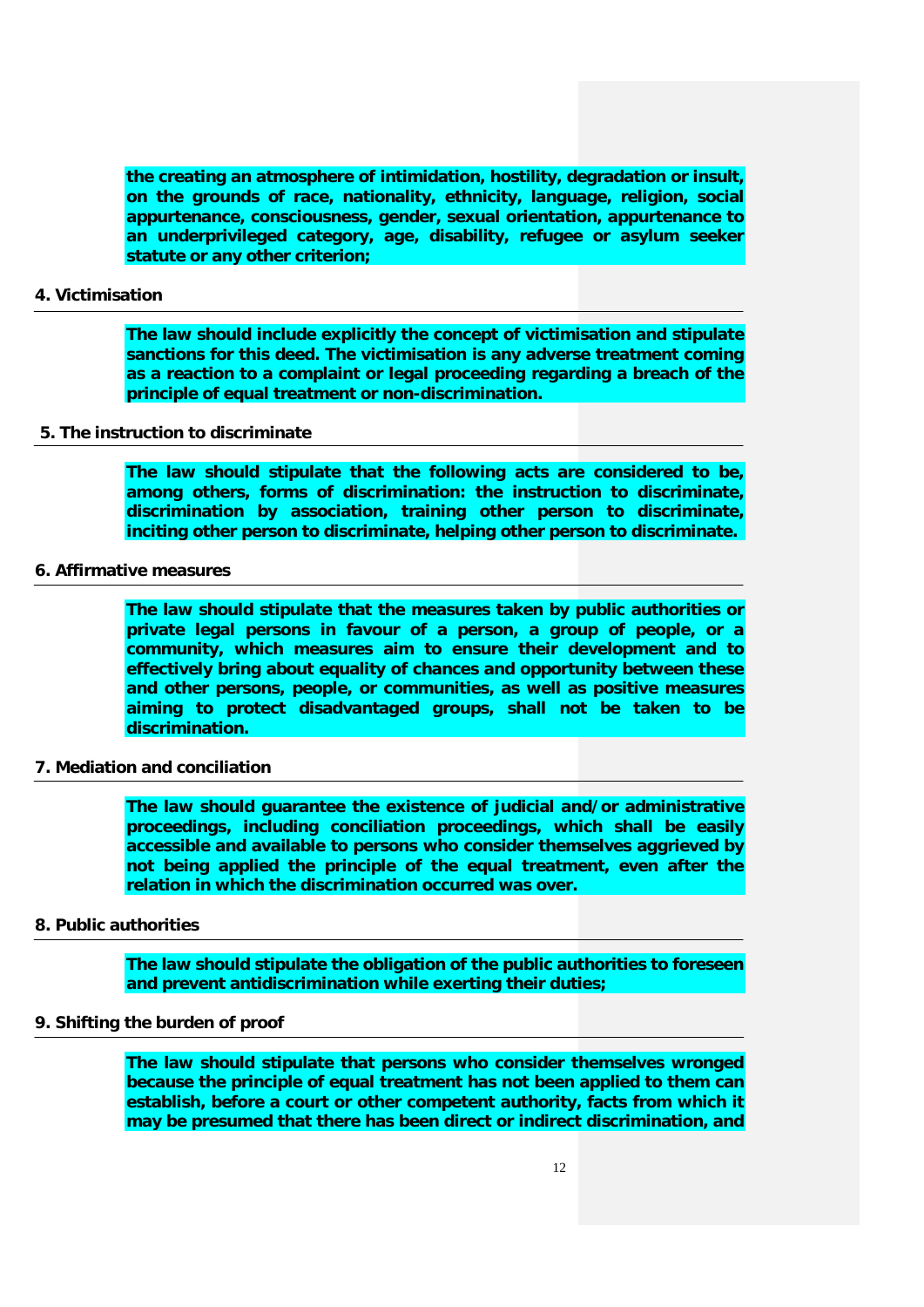**it shall be for the respondent to prove that there has been no breach of the principle of equal treatment;** 

## **10. Defending the rights**

**The law should stipulate that non-governmental organisations, which aim to protect human rights or have a legitimate interest in combating discrimination, shall have standing when discrimination affects a community or a group of people. The organisations mentioned above also have standing when discrimination affects a natural person, upon request of the said person;**

#### **11. Sanctions**

**The law should stipulate efficient, proportional and discouraging sanctions for the breach of legal provisions regarding cases of discrimination;** 

#### **12. Means of proof**

**The law should stipulate that discrimination can be proved through all types of evidence, including audio and video recordings; indirect discrimination can be proved also by the use of statistical data;** 

## **III. The National Council for Combating Discrimination**

#### **1. Independence**

**The structure and functioning of the National Council for Combating Discrimination should be regulated by law. Thus, the National Council for Combating Discrimination should be established as an autonomous administrative authority subordinated to the Parliament. The National Council for Combating Discrimination is the national authority that sanctions contraventionally the acts or deeds of discrimination.**

**While exerting its duties, the National Council for Combating Discrimination is answerable to the Parliament. the National Council for Combating Discrimination shall submit to the Parliament an annual activity report.** 

#### **2. Independent assistance for the victims of discrimination**

**The law should stipulate that this Council will provide independent assistance to victims of discrimination when submitting their complaints regarding cases of discrimination, including free of charge judicial assistance and, if necessary, a lawyer ex officio for the victims who want to file a lawsuit as suitors or claimants and have not enough means. If necessary, it a free of charge translator will be foreseen.**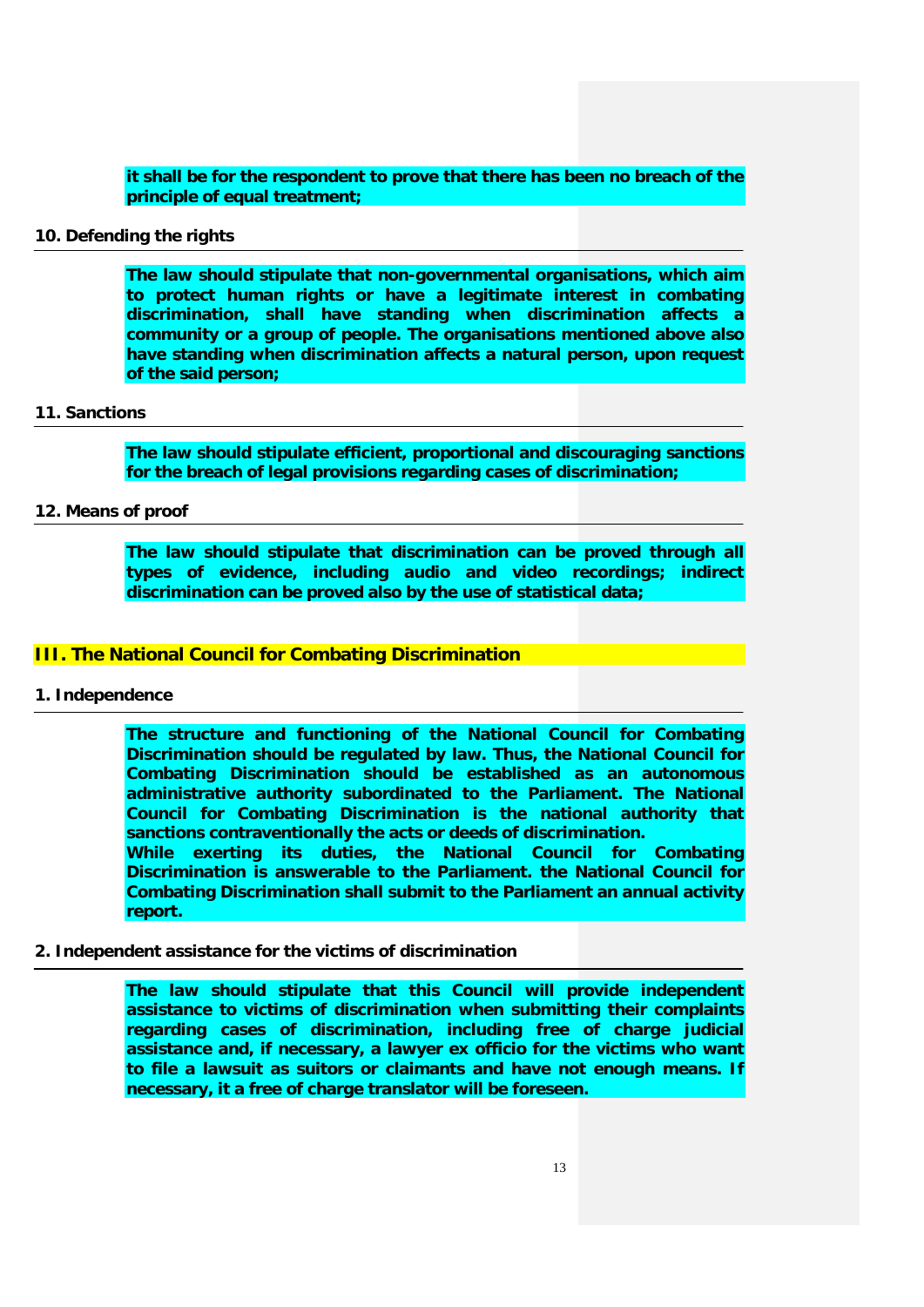#### **3. Competencies**

**The law should among the competencies of such a body: the power to lead investigations, assistance for the victims, the right to proceed before the court and to intervene in the judicial proceedings, to monitor the legislation and the right to provide consultancy on discrimination to the legislative and executive power, to promote policies and practices that aim to ensure the equal treatment.** 

#### **4. Accessibility**

**The law should stipulate the establishment of local offices of the National Council for Combating Discrimination in order to increase the accessibility of NCCD and to improve the efficacy of the functions of prevention and sanction of discrimination.** 

#### **IV. Constitutional law**

## **1. Modifications**

**It is essential to modify the Constitution by extending the criteria of discrimination according to the international standards, as well as including the National Council for Combating the Discrimination institution into the constitutional text.**

**The Constitution may dispose which exceptions from the equality of treatment principle can be stipulated in the law, but with the condition that these shall not constitute discrimination.** 

**The Constitution should stipulate that exerting the freedom of speech, reunion or association could be limited with the aim to combat racism and discrimination. Such restrictions should comply with the stipulations of the European Convention of Human Rights.** 

## **V. Criminal law**

**The criminal law should be modified in accordance with the stipulations of the ECRI general policy Recommendation no.7 regarding the legislation on combating racism and racial discrimination.**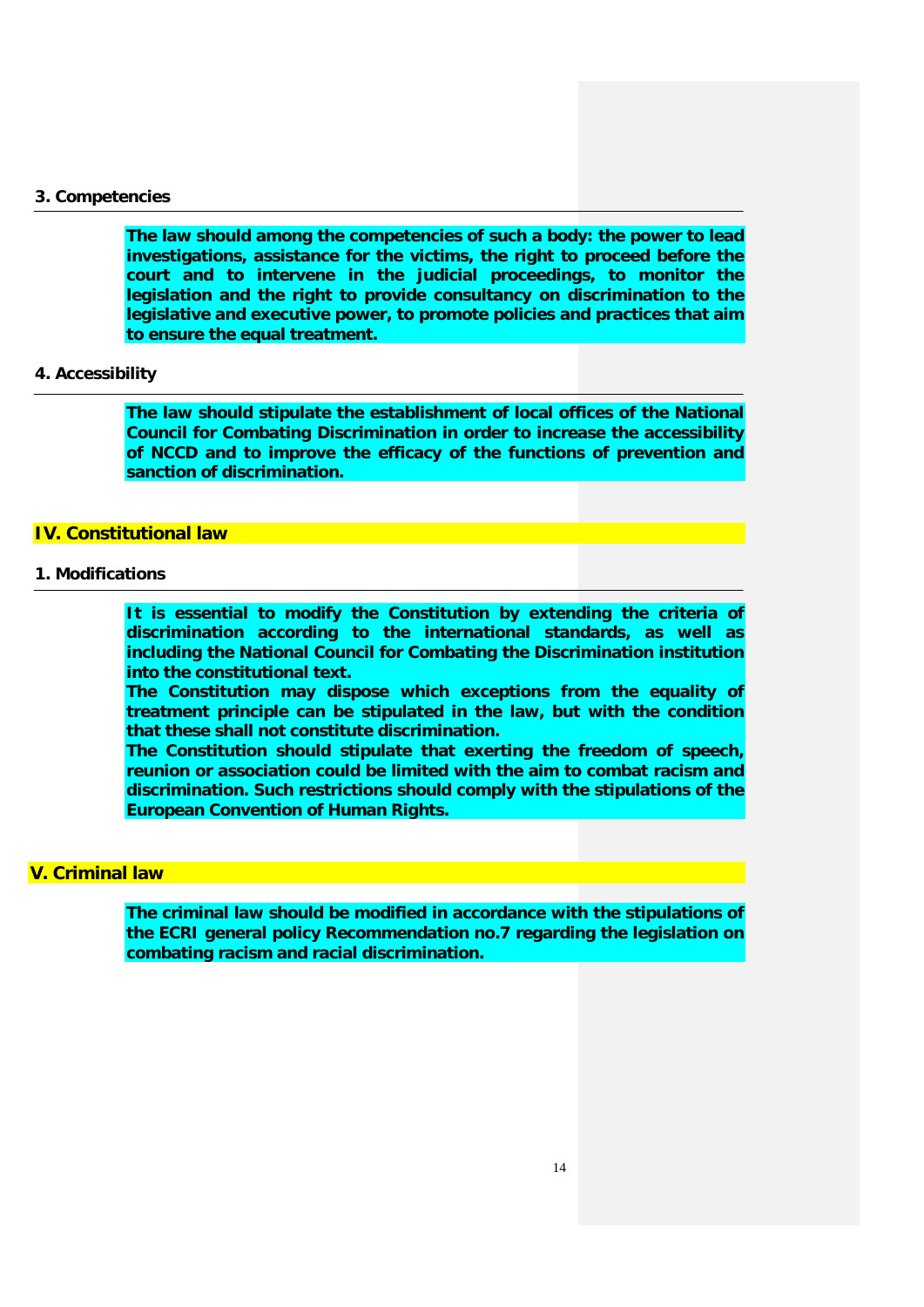**Disquisition of reasons referring to the key elements in the Romanian legislation regarding the prevention and sanction of all forms of discrimination**

- **1. The General Policy Recommendation is the result of the consultation of the undersigned Roma associations in Romania. The Recommendation referring to the key elements in the Romanian legislation regarding the prevention and sanction of all forms of discrimination in connection with he minimal standards on discrimination was elaborated with respect to, in principal, European Union Council Directive 2000/43/CE, 2000/78/CE and ECRI general policy Recommendation no.7, the proposals realised by the group of experts delegated by the Center of Juridical Resources, Open Society Institute, Romani CRISS, ACCEPT, APADOR-Helsinki Committee, Partnership Center for Equality, Pro Europe League and the Institute for Public Policies. Also, when elaborating this recommendation, it was also took into consideration the draft of the "Concept Paper on Combating Discrimination in Romania" document elaborated by the Group of Experts in Romania (Renate Weber, Istvan Haller, Eugen Crai) within the Council of Europe program, "Non-Discrimination Review".**
- **2. The undersigned Roma associations in Romania consider that only juridical means are not enough to prevent and combat racism and discrimination, but the existence of the anti-discrimination legislation is necessary to fight efficiently against these phenomena.**

**2.**

**Formatted:** Bullets and Numbering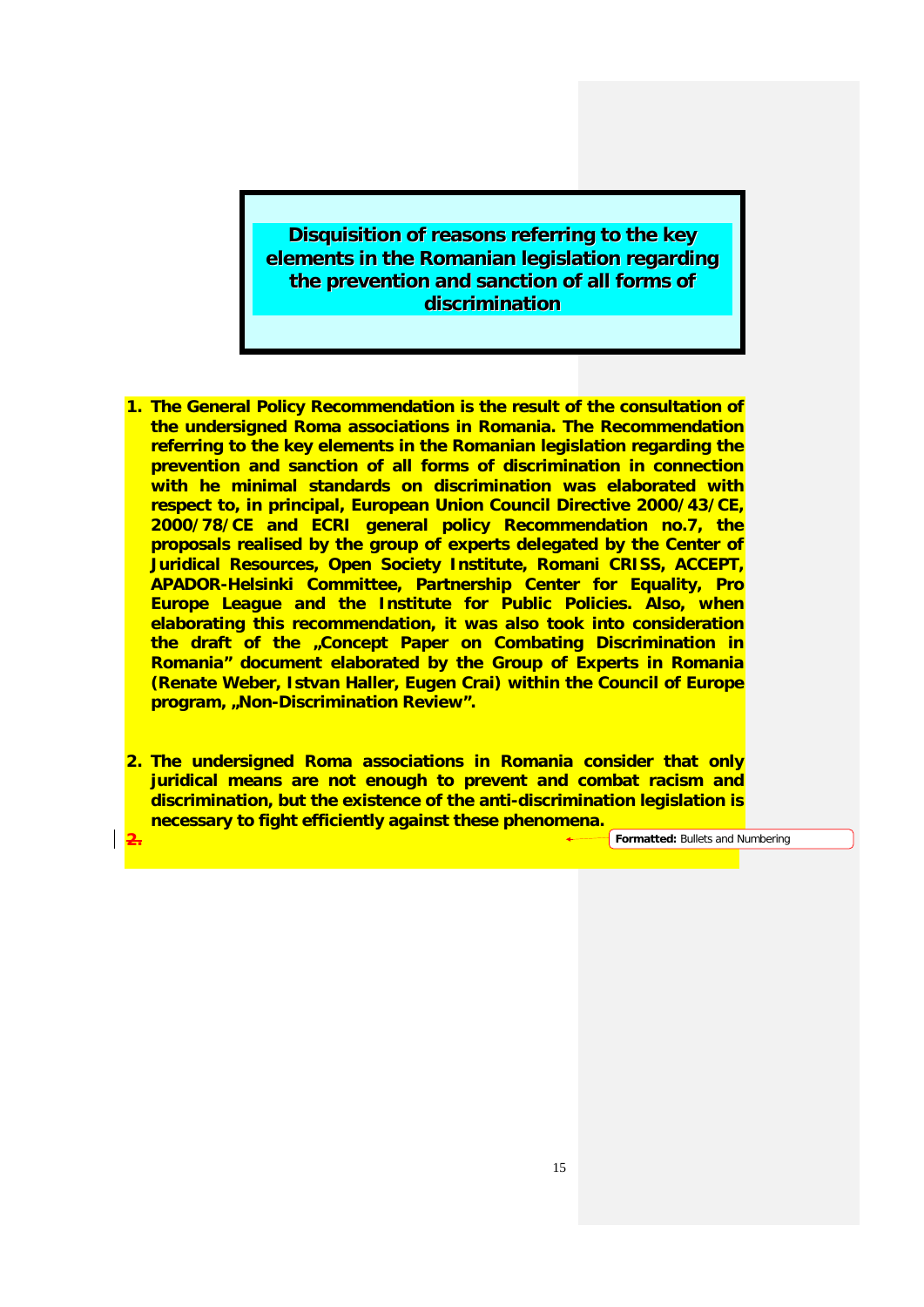## **I. Harmonising the legislation** (Section I, paragraph 1 of the Recommendation**)**

#### **1. The necessity of harmonising the internal legislation with the international standards.**

The standards stipulated in the international law on discrimination are minimal. The existence of these standards in different international documents, to which Romania is part of, obliges Romania to rise the current adopted standards. The States, including Romania, have the option to include the minimal stipulations, as well as to enlarge those stipulations.

The States' obligation to ensure the equality is stipulated in the international law and the Universal Declaration of Human Rights proclaims that all human beings are born equal and free in their dignity and rights.

Art.5 of the International Convention for the Elimination of All Forms of Discrimination stipulates: "...States parties undertake to prohibit and to eliminate racial discrimination in all its forms and to guarantee the right of everyone, without distinction as to race, colour, or national or ethnic origin, to equality before the law…"

Art.2 of the International Pact on Civil and Political Rights stipulates: "1. each State Party to the present Covenant undertakes to respect and to ensure to all individuals within its territory and subject to its jurisdiction the rights recognized in the present Covenant, without distinction of any kind, such as race, colour, sex, language, religion, political or other opinion, national or social origin, property, birth or other status.

Art.2 of the International Pact on Economical, Social and Cultural Rights stipulates: "2. the States Parties to the present Covenant undertake to guarantee that the rights enunciated in the present Covenant will be exercised without discrimination of any kind as to race, colour, sex, language, religion, political or other opinion, national or social origin, property, birth or other status."

Considering the fact that Romania ratified these international documents, Romania should comply with the stipulations mentioned above.

Also, the European Convention on Human Rights refers to forbidding discrimination in art.14, in connection with the rights stipulated in the Constitution. Art.14: "the enjoyment of the rights and freedoms set forth in this Convention shall be secured without discrimination on any ground such as sex, race, colour, language, religion, political or other opinion, national or social origin, association with a national minority, property, birth or other status."

The adoption of Protocol 12 of the European Convention on Human Rights and the Directives on Equality within the European Union imposed to the States new standards on protection against discrimination.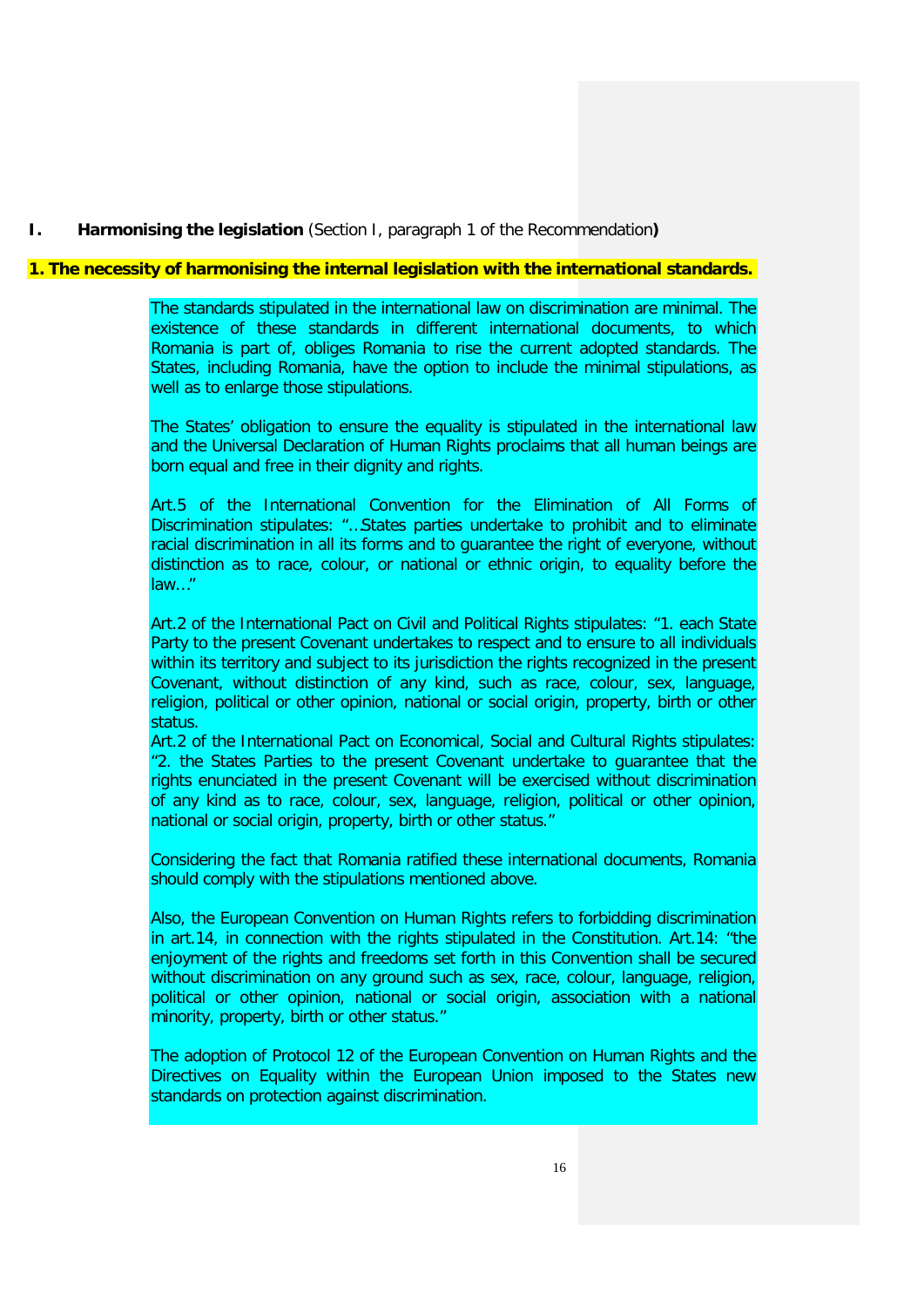The European Union Council's adoption of the Directive 2000/43/EC "that implements the principle of equal treatment of persons, regardless of their racial or ethnic origin" and of Directive 2000/78/EC, which establishes the general framework for the equality of treatment in the field of employment and profession impose to the States members of EU to adopt a legislation, regulations and necessary administrative stipulations for the implementation of the principles of these Directives. Moreover, as part of the aquis communitaire, the Directives should be transposed adequately in all candidates States to the European Union, including Romania.

## **II. Anti-discrimination law** (Section II)

<span id="page-16-0"></span>-

## **1. Criteria of discrimination (Paragraph 1 of the Recommendation)**

Protocol 12 to the European Convention on Human Rights, referring to the general interdiction to discrimination, stipulates: "1. the enjoyment of any right set forth by law shall be secured without discrimination on any ground such as sex, race, colour, language, religion, political or other opinion, national or social origin, association with a national minority, property, birth or other status."

After the ratification and entrance into force of the Protocol 12, Romania will find itself in the situation to harmonisa the legislation, including from the point of view of non-discrimination criteria.

The European Union Council Directive 2000/43/EC on 29 June, 2000 for the implementation of the principle of equality of treatment of persons, regardless of their racial or ethnic origin refers precisely to "persons of a certain racial or ethnic origin" and Directive 2000/78/EC on 27 November 2000 establishing a general framework for the equality of treatment in the field of employment or profession, consider "persons of a certain religion or belief, a certain disability, a certain age or sexual orientation."

The two Directives on equality adopted on 2000, once entered into force, become part of the aquis communitaire and, through it, become implicitly obligatory for Romania, in its quality of candidate State to the European Union.

Per ensemble, Romanian legislation forbids discrimination but, from the point of view of the discrimination criteria, there is not a uniformity in the current different documents in the field.

The Romanian Constitution refers to race, nationality, ethnic origin, language, religion, sex, opinion, political appurtenance, wealth or social origin, but do not explicitly forbids discrimination on grounds of age, disability or sexual orientation.

Ordinance 137/2000 refers to race, nationality, ethnicity, language, religion, social category, beliefs, sex or sexual orientation, appurtenance to an underprivileged category or any other criterion…" Age is not mentioned in this definition as an explicit criterion, but appears in Ordinance 137/2000, all the contravention in art.5- 18 refer explicitly to discrimination on grounds of age too. Still, art.19 do not refers explicitly, but limiting and excludes the age criterion.

The Penal Code, referring to the felony stipulated and sanctioned in art.  $247<sup>1</sup>$  $247<sup>1</sup>$  $247<sup>1</sup>$ , mentions expressly and limiting only nationality, race, sex or religion: "The abuse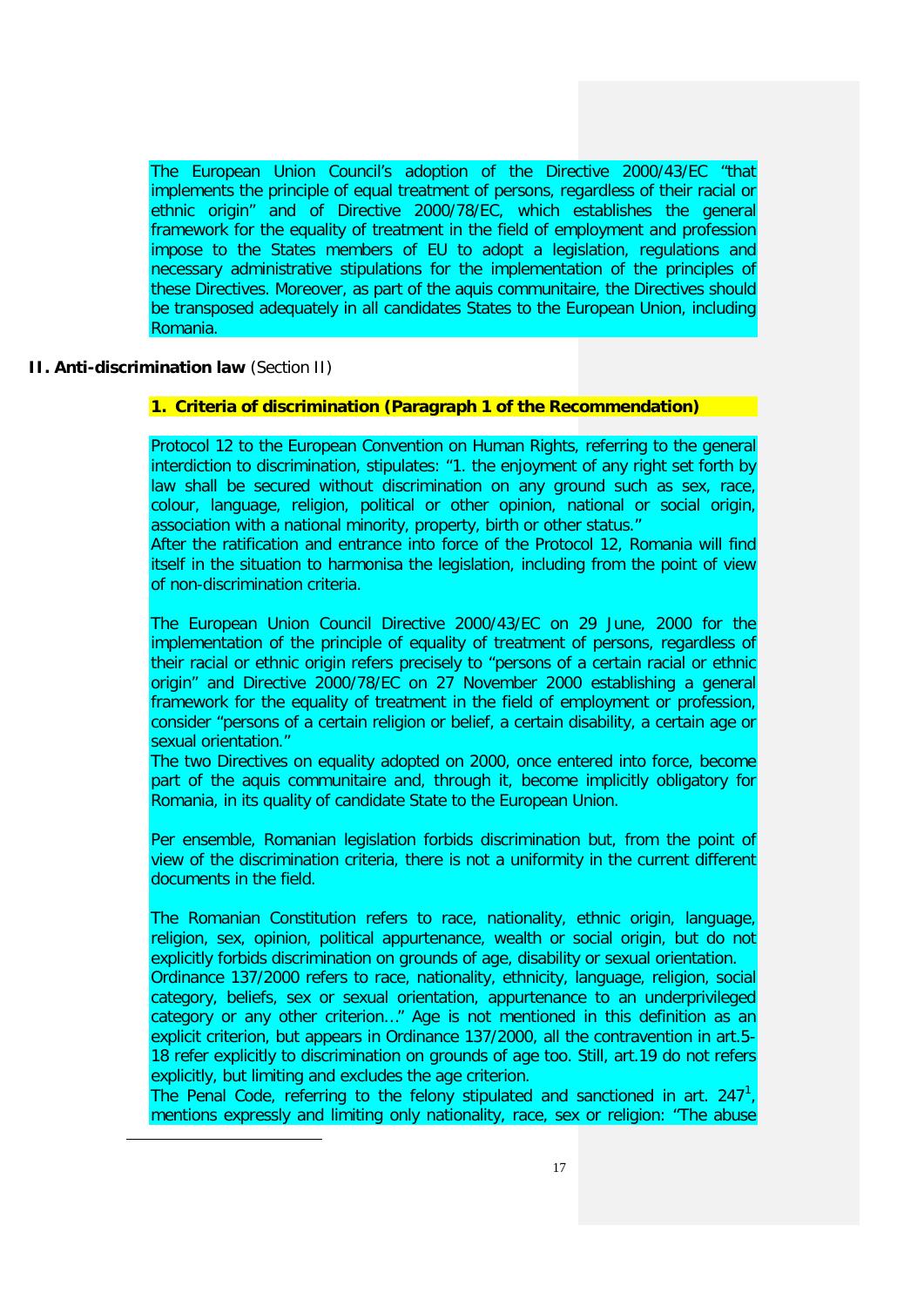on duty by limiting rights: "The confining from a public clerk of the use or exercise of rights of any citizen, or creation of an inferiority situation for a citizen shall be sanctioned with imprisonment for a period of 6 months to 5 years".

The Deontology Code of the Magistrates mentions the race, sex, religion, nationality, socio-economical and cultural status.

The Labour Code is practically the only exhaustive regulation in accordance with the criteria of the European Union legislation, going even further than this, although it lacks the criterion on "language".

The whole Romania legislation should be unitary form the point of view of the considered non-discrimination criteria. This implies to amend all the laws that refer to forbidding discrimination, including the Constitution and Ordinance 137/2000 (Law 48/2002). The enumeration of the criteria should not be limiting, but it should contain expressly the criteria within the European Union directives. The text from the Labour Code could constitute a reference in this regard, adding the interdiction of discrimination on grounds of language.

Considering the competencies established by law for NCCD, it would be natural that his institution realise a complex analyses of the whole legislation and propose the necessary modifications.

#### **2. Definition of discrimination** (Paragraph 2 of the Recomendation)

The definitions of direct and indirect discrimination contained in the herein Recommendation are inspired from the ones within the European Union Council's Directive 2000/43/EC regarding the implementation of the equality of treatment principle among persons, no matter the racial and ethnical origin and Directive 2000/78/EC referring to the creation of a general framework in favour of equality in the filed of employment and profession.

The definitions within the Directives on equality should be present in the national legislation and the normative acts defining direct and indirect discrimination should be modified in this regard.

### **3. Harassment (Paragraph 3 of the Recommendation)**

The definition of harassment in the herein Recommendation is based on the one within the European Union Council's Directive 2000/43/EC regarding the implementation of the equality of treatment principle among persons, no matter the racial and ethnical origin. Despite the fact that the Romanian legislation doesn't contain any definition on harassment and doesn't refer to harassment as a discriminatory act, Romania should appropriate the concept of harassment and introduce it expressly in the anti-discrimination legislation in order to be in accordance with the aquis communitaire.

#### **4. Victimisation** (Paragraph 4 of the Recommendation)

The definition of discrimination is inspired from the one within the European Union Council's Directive 2000/43/EC regarding the implementation of the equality of treatment principle among persons, no matter the racial and ethnical origin. In the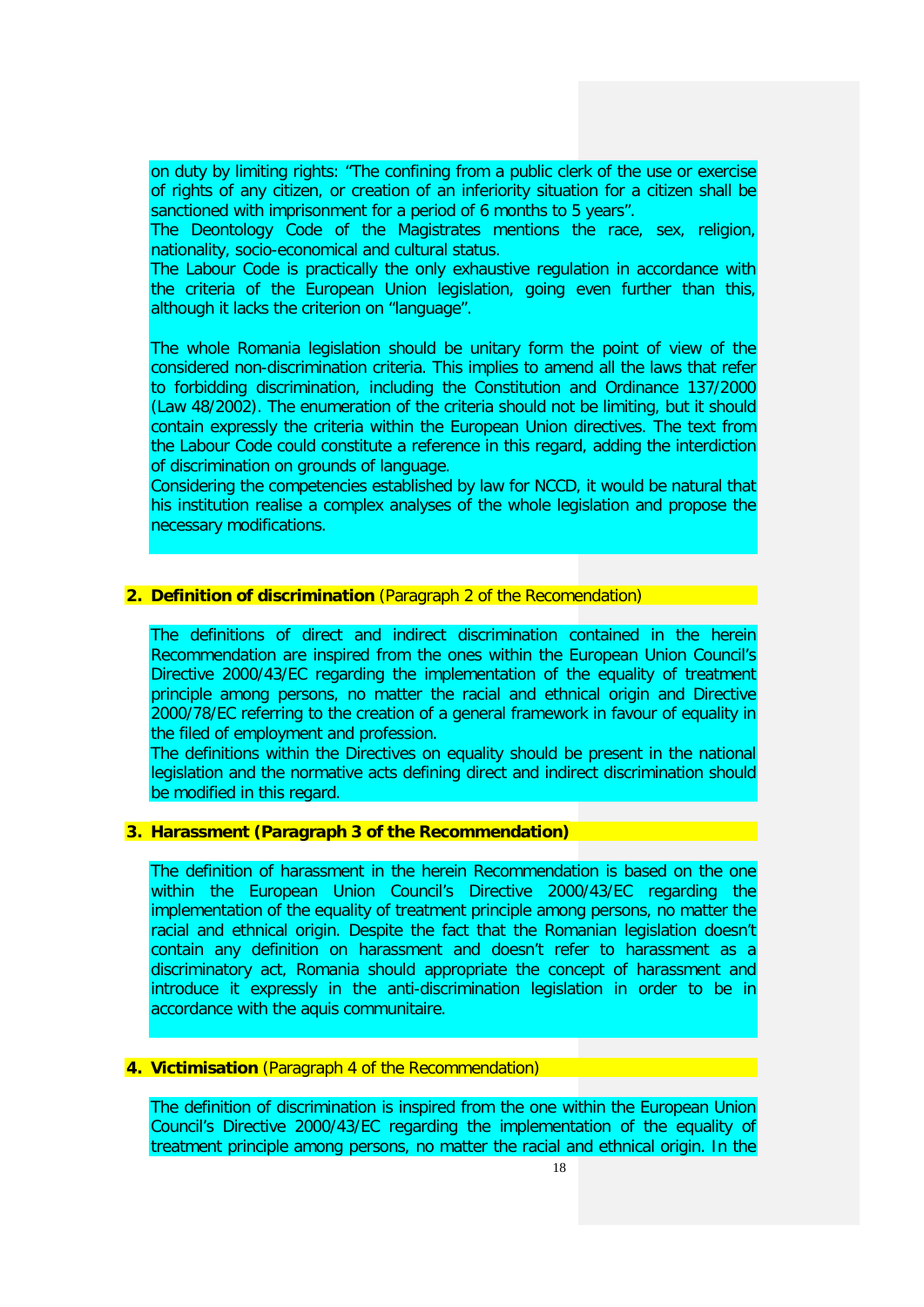Romanian anti-discrimination legislation there is no stipulation that would protect the victim of discrimination from an adverse behaviour coming as a reaction to a complaint or legal proceeding regarding a breach of the principle of equal treatment or non-discrimination.

The concept of victimisation should be expressly introduced in the Romanian antidiscrimination legislation.

## **5. The instruction to discriminate** (Paragraph 5 of the Recommendation**)**

Through the acts that the Recommendation mention in special as forms of discrimination, we mention the fact that currently, the Romanian legislation does nor refer expressly to the instruction to discriminate. Still, to introduce into the law the sanction of the instruction to discriminate complies with the constitutional provisions that sanctions expressly the incitement to discrimination, as well as with the European Union Council's Directive on equality. The use of term instruction instead of incitement is justified, firstly, by the harmonisation with the European stipulations, which are prudent in sanctioning discriminatory acts realised as incitement to discrimination (see Art.2 of Directive 2000/78/EC).

The discrimination by association appears when a person is discriminated on grounds of his association or of his contacts with one or more persons differentiated based on one of the discrimination criteria. For instance, the refusal to hire a person because he/she is married with a person which belongs to a certain ethnical group.

The intention announced by discrimination should be considered as discrimination even in the absence of a victim. For instance, an ad mentioning that Roma are not hired is within the law enforcement area, even though no Roma applied for that iob.

Within the national anti-discrimination legislation it should be introduced expressly that the instruction to discriminate persons on any one of the reasons stipulated in the law shall be regarded as discrimination and shall trigger contraventional liability.

## **6. Affirmative measures** (Paragraph 6 of the Recommendation)

Both Directives on equality allow the EU member States to maintain or adopt affirmative measures for the members of groups targeted by these Directives. These measures are actually a treatment that favours the members of a certain group in certain fields of life. They aim to promote the principle of equality of treatment and are temporary by their nature, namely they last until the disfavoured position is sufficiently compensated.

#### **7. Mediation and conciliation** (Paragraph 7 of the Recommendation)

There is no juridical definition of mediation or conciliation in the Romanian legislation. In this situation, mediation, as a means to combat discrimination by remedying the harm inflicted upon the victim, cannot be featured among the National Council for Combating Discrimination's functions unless two mandatory conditions are fulfilled, namely:

a. Including in Romanian legislation a definition of mediation and regulating such activities.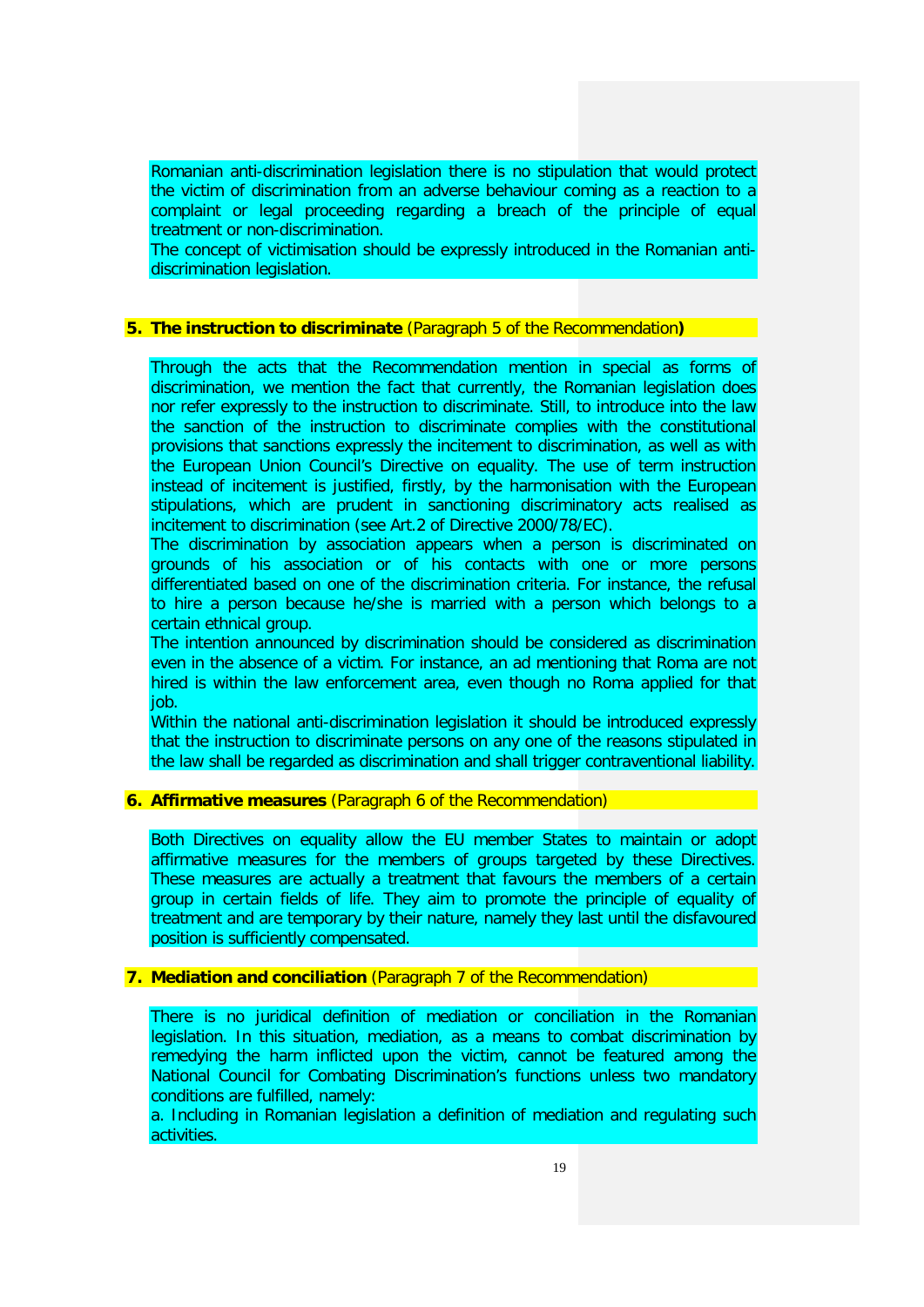b. Creating a new structure for the NCCD, through an organic law, which should provide for separate departments with distinct, non-conflicting powers and functions. It is inadmissible to perpetuate the current situation, where the same people who mediate between the parties are then called upon to verify and sanction discrimination, if an agreement is not reached.

If these conditions are fulfilled, and only then, we advise reflecting upon the inclusion of **"**conciliation" in the ordinance, alongside "mediation", because of their complementary meaning. Traditionally, "mediation" refers to the impartial intervention of an official in order to resolve a conflict, by assisting the parties in negotiations and formulating proposals. Mediation does not have a judicial value. "Conciliation**",** on the other hand, refers to the procedure of reconciling the parties in a conflict, and its final result is an agreement, which is legally binding, being similar to a civil law transaction concluded before a judge. Of course, the choice of the appropriate means hinges upon the way in which the Romanian lawgivers decide to regulate the content, and especially the results, of a mediation or conciliation procedure

## **8. Public authorities** (Paragraph 8 of the Recommendation)

According to this paragraph and bearing in mind also the stipulation of ECRI general policy Recommendation no.7, the law should stipulate the obligation of the public authorities to foreseen and prevent antidiscrimination while exerting their duties. Their duty should be written in the law as explicitly as possible. In this purpose, public authorities could be obliged to elaborate and apply "programs of equality" defined with the help of the National Council for Combating Discrimination. The law should stipulate a periodical evaluation of these programs of equality, a monitoring of their effects, efficient mechanisms to implement them, as well as the possibility to impose respecting of these programs, appealing to NCCD especially.

### **9. Shifting the burden of proof** (Paragraph 9 of the Recommendation**)**

Considering the difficulties faced by the victims of discrimination to collect the necessary evidence to prove the discrimination, the law should facilitate the burden of proof.

Therefore, the claimant should establish the facts from which it may be presumed that there has been discrimination, and this shifts the proving of guiltiness upon the accused, who would have to prove the absence of discrimination. European Union Directive 2000/43?EC stipulates: Member States shall take such measures as are necessary, in accordance with their national judicial systems, to ensure that, when persons who consider themselves wronged because the principle of equal treatment has not been applied to them establish, before a court or other competent authority, facts from which it may be presumed that there has been direct or indirect discrimination, it shall be for the respondent to prove that there has been no breach of the principle of equal treatment.

The need to regulate the reversal of the burden of proof is imperative because the European directives mandate the existence of national regulations to this effect.

We must highlight the fact that the text of the Article 8, paragraph (5) of the directive, "Member States need not apply paragraph 1 to proceedings in which it is for the court or competent body to investigate the facts of the case," should not be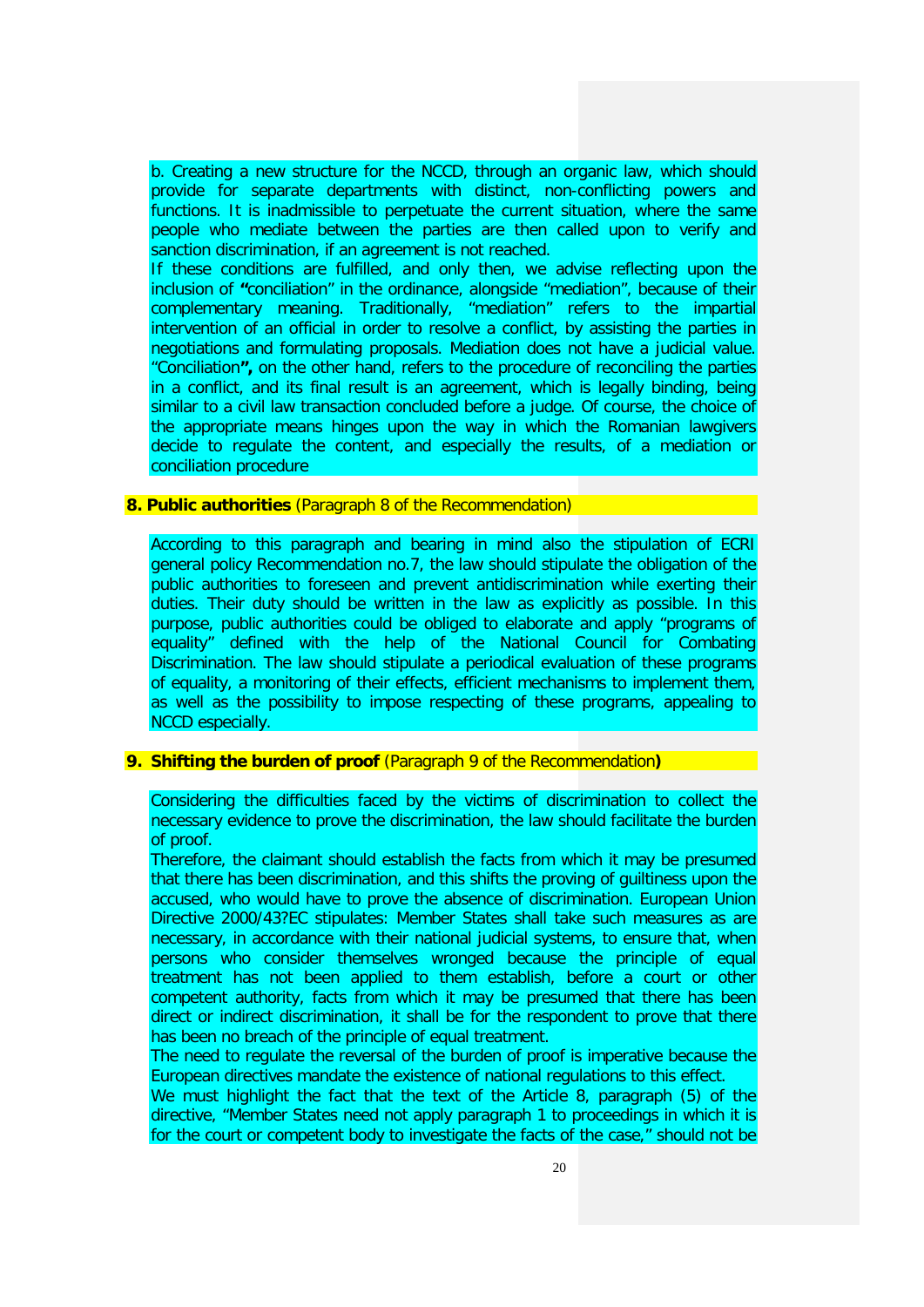interpreted to mean that, the NCCD being a "pro-active body", there is no automatic need for reversing/sharing the burden of proof. Given the fact that the burden of proof aim all legal proceedings , it is necessary that the victim benefits from the shifting/reversing/sharing the burden of proof before a court.

## **10. Defending rights** (Paragraph 10 of the Recommendation)

This change in legislation would allow NGOs who are solely concerned with protecting minorities or disadvantaged categories, without a broader mission to protect human rights, to have standing in the courts in cases which are of interest to them, something that the restrictive provisions of the law do not currently allow. (see the current jurisprudence in this regard).

The text we propose uses the formulation in Law 202/2002 – "non-governmental organisations which aim to protect human rights" and adds to it a formulation in line with the European directives (Article 7 of Council Directive 2000/43/EC and Article 9 of Council Directive 2000/78/EC; ... "a legitimate interest in ensuring that the provisions of this Directive are complied with").

The text of the law should be changed to guarantee that standing can be achieved in the manner prescribed by Law 202/2002, i.e. at the simple request of the victim to an NGO, rather than though a specific mandate granted by the victim, a change needed in order to ensure rapid and effective protection for the victim in question.

#### **11. Sanctions** (Paragraph 11 of the Recommendation)

The law should stipulate efficient, proportional and discouraging sanctions for the breach of legal provisions regarding cases of discrimination. The list of sanctions should include the payment for material and moral damages.

The non-pecuniary forms of remedying, such as partially or totally publishing of NCCD's decision of the Court's decision could be important in doing justice again in a case of discrimination.

The law should stipulate the possibility to impose a program of positive measures towards the one who discriminated against. For instance, the person who discriminated could be obliged to organise special programs of training with the purpose to combat discrimination. NCCD should play an essential role in such programs.

## **12. Means of proof**

Since audio and video recordings are not recognised as evidence by the Code for Civil Procedure, it is useful to provide for their use in cases of discrimination, given the complexity of acts of discrimination.

Recognising statistical data as evidence in the field of discrimination is in line with the minimal requirements of the two community directives (paragraph (15) of the Preamble to Council Directive 2000/43/EC).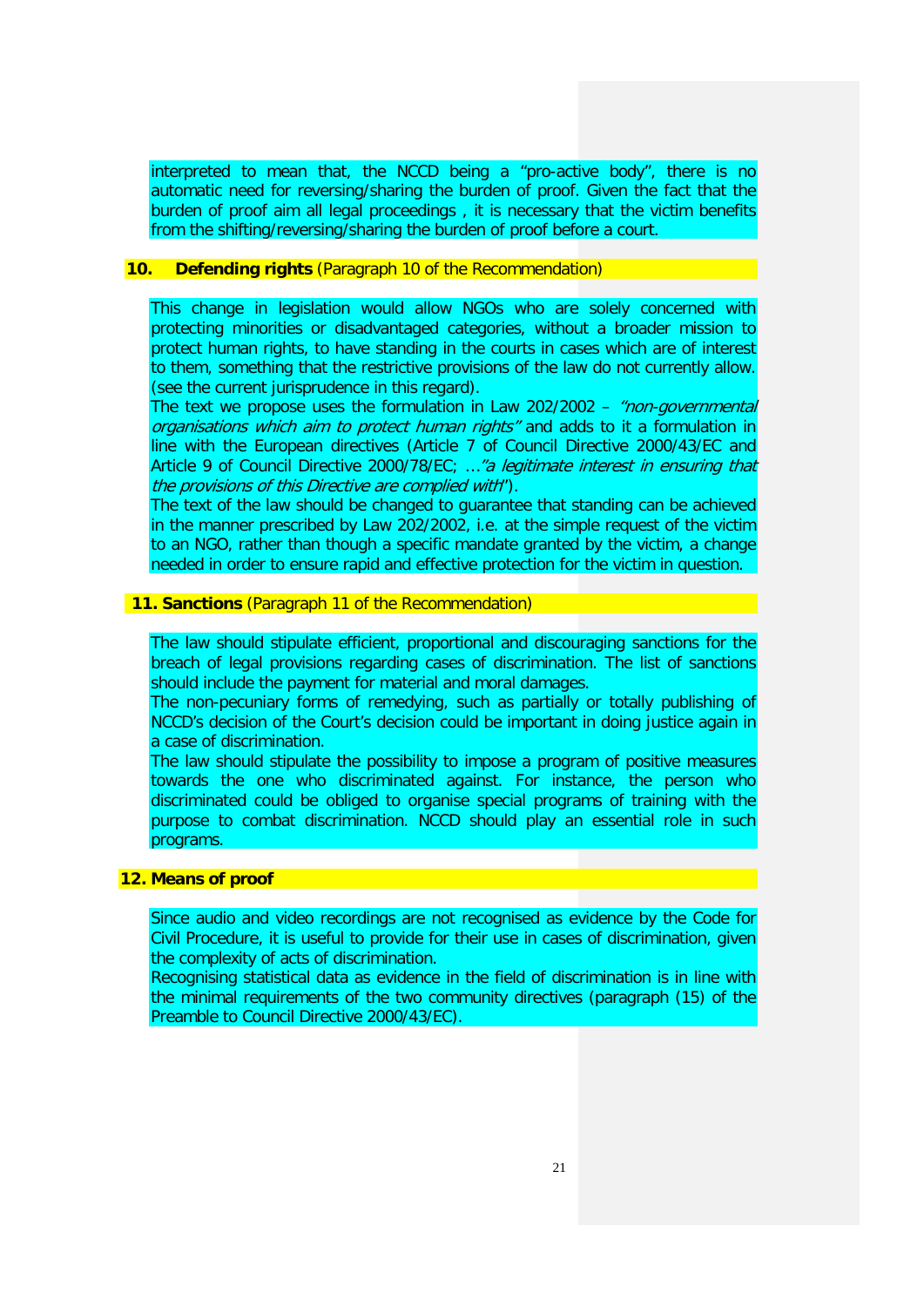## **III. The National Council for Combating Discrimination** (Section III)

### **1. Independence** (Paragraph 1, Section III of the Recommendation)

Establishing the National Council for Combating Discrimination as an autonomous administrative authority, through an organic law passed by Parliament, in accordance to the provisions of Article 72 and Article 116 of the Romanian Constitution, would serve not only to guarantee a greater measure of independence for the NCCD, but also to ensure a different status for the Council, with respect to other state authorities, Parliament, Ministries, and structures of the local and central administration, thus contributing to the Council's legitimacy, and rendering its activity more efficient.

By adopting such provisions, the ordinance would be in line with Principle 5 of ECRI General Policy Recommendation no. 2, referring to the independence and accountability of the specialised body to combat racism, xenophobia, antisemitism and intolerance at national level: "1. Specialised bodies should be provided with sufficient funds to carry out their functions and responsibilities effectively, and the funding should be subject annually to the approval of parliament.

2.Specialised bodies should function without interference from the State and with all the guarantees necessary for their independence including the freedom to appoint their own staff, to manage their resources as they think fit and to express their views publicly.

3. Specialised bodies should independently provide reports of their actions on the basis of clear and where possible measurable objectives for debate in parliament."

## **2. Independent assistance for victims of discrimination (Paragraph 2, Section III of the Recommendation)**

The European Union Council's Directives on equality, within their minimal provisions regarding the attributions of the national bodies on combating discrimination refer to: independent assistance to victims of discrimination in pursuing their complaints about discrimination, surveys, publishing independent reports on discrimination – Art.13, paragraph 2 of Council's Directive 2000/43/EC.

The assistance for victims includes comsultancy, legal and financial assistance, as well as legal representation before the courts of law, when law suits occur.

## **3. Competencies** (Paragraph 3, Section III of the Recommendation)

The National Council for Combating Discrimination as an independent body should conduct official inquiries, under the procedural rules. NCCD should have the power to solicit documents and other elements for verifying and examination, to confiscate documents and other elements in order to be copied or offprint. It also should be able to act in justice and to intervene before the court as an expert.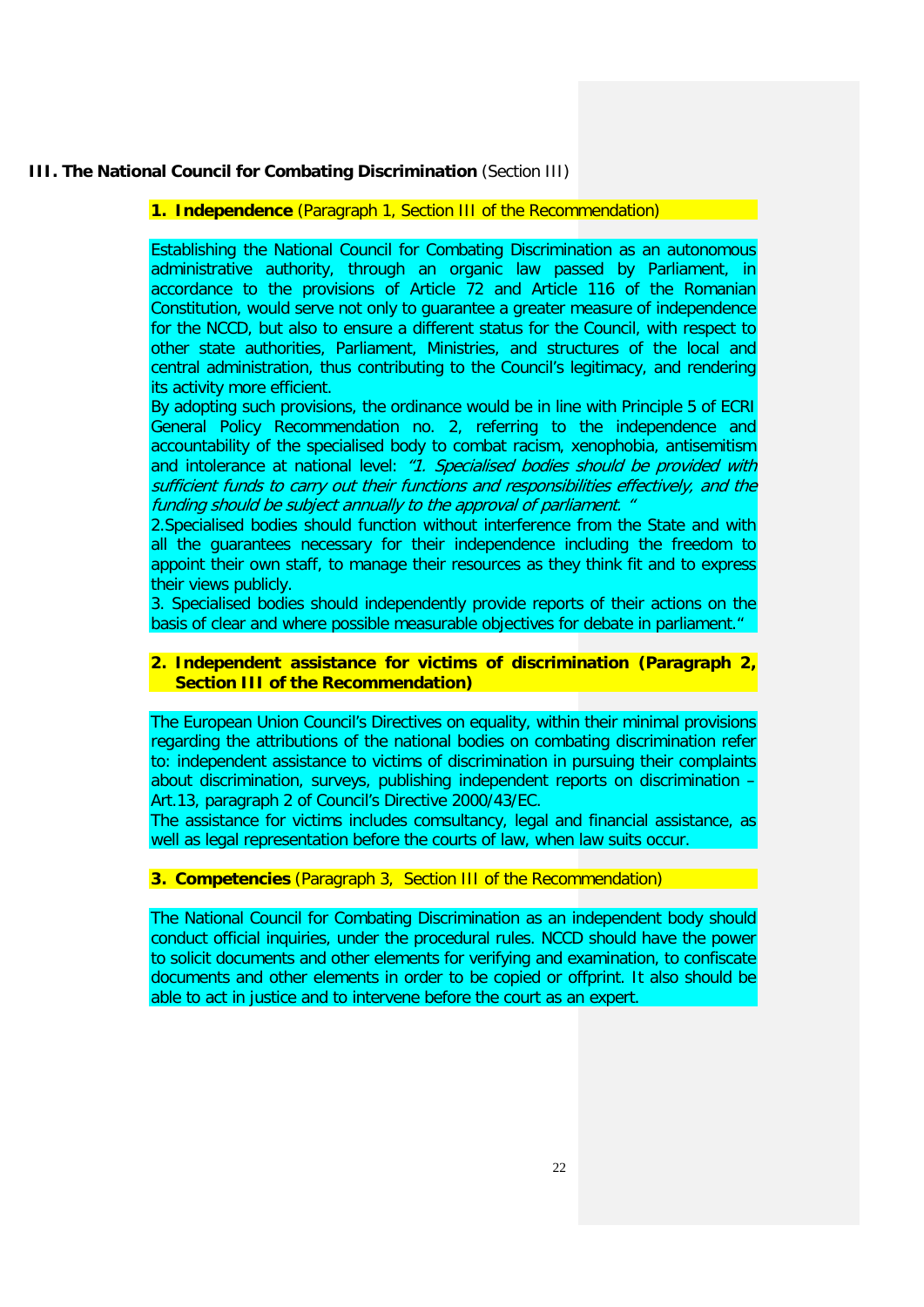## **IV. Constitutional Law** (Section IV of the Recommendation)

#### **1. Modifications** (Paragraph 1, Section IV of the Recommendation)

The whole Romania legislation should be unitary form the point of view of the considered non-discrimination criteria. This implies to amend and harmonise all the current laws that refer to forbidding discrimination within the national juridical system, including the Constitution and Ordinance 137/2000 (Law 48/2002). NCCD should play an essential role in solving this issue.

Establishing the National Council for Combating Discrimination as an autonomous administrative authority, through an organic law passed by Parliament, in accordance to the provisions of Article 72 and Article 116 of the Romanian Constitution, would serve not only to guarantee a greater measure of independence for the NCCD, but also to ensure a different status for the Council, with respect to other state authorities, Parliament, Ministries, and structures of the local and central administration, thus contributing to the Council's legitimacy, and rendering its activity more efficient. Including the NCCD institution to this effect within the text of the Constitution is essential.

The Constitution should stipulate that exerting the freedom of expression, of reunion and of association could be limited with the purpose to combat discrimination. Articles 10 and 11 of the European Convention on Human Rights enumerate the purposes that can justify confinement of this freedom. Although combating discrimination is nor mentioned alongside these purposes, the European Court on Human Rights considers it included, through its jurisprudence. These restrictions should be stipulated by law and constitute one of the necessary measures in a democratic society.

#### **V. Criminal law** (Section V of the Recommendation)

1. The penal law should regard as felonies the following behaviours, if committed on purpose:

a. public incitement to violence, hatred or discrimination

B. insult or public defamation or

c. threats against one or more persons on grounds of race, colour, language, religion, nationality, national or ethnical origin

d. public expression, with racist purpose, of an ideology that states superiority or calumnies or denigrates a group of people on grounds of race, colour, language, religion, nationality, national or ethnical origin

dissemination or public distribution, realisation or storage in view of dissemination or public distribution, with racist purpose, of texts, images or other materials containing behaviours described in paragraphs a, b, c, d.

f. creating or leading a group that promotes racism, supporting that group or participation in its activities with the purpose to contribute to the felonies stipulated in paragraphs a, b, c, d, e.

The term defamation from letter b, the above paragraph, should be regarded in a broader meaning, including especially calumny.

Letter e refers to dissemination, distribution, realisation or storage of texts, images or other materials containing racist manifestations. These notions should also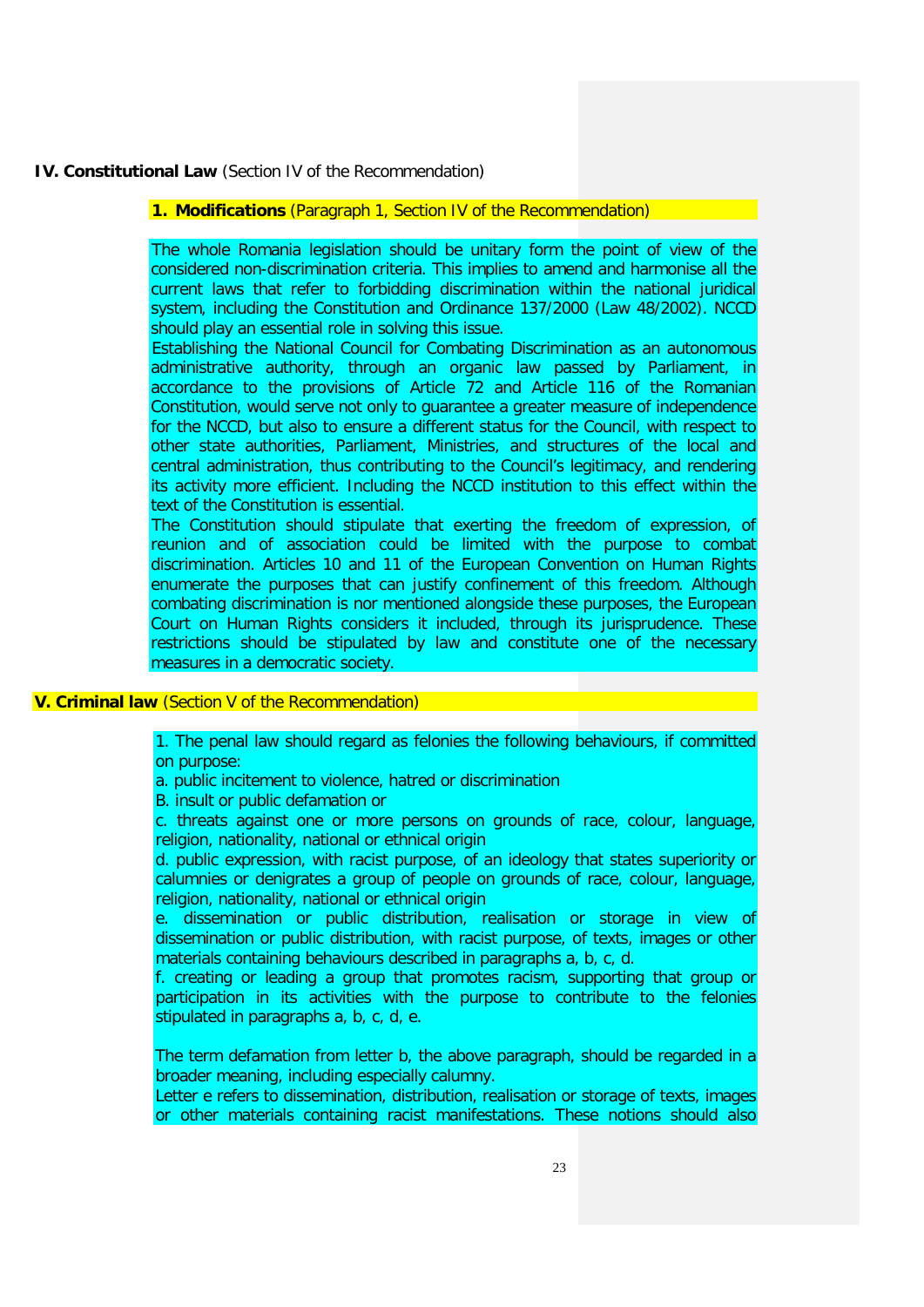include dissemination of such materials on the Internet. Such materials include audio, video, CDs, DVDs, floppy disks, software materials.

Letter f refers to certain acts of groups that promote racism. The notion of group includes especially groups of factors, organisations, associations or political parties. Creation of a group that promotes racism should include equally the maintenance re-creation of a group already forbidden.

2. The law should stipulate that incitement, complicity, encouragement or tentative must be included in the felonies on paragraph 1.

This recommendation should apply to felonies where complicity or tentative is possible.

3. The law should stipulate racial motivation as aggravated circumstance for all the felonies.

4. The law should stipulate that all juridical bodies are responsible from penal point of view for the felonies on paragraph 1.

The responsibility of the juridical bodies should be triggered when the felony took place on behalf of the juridical body, committed by any person who acts especially as representatives of the juridical body (president, director) or the person – member. The penal responsibility of the juridical body doesn't exclude the responsibility of the physical entities. The public authorities may be excluded from the area of the penal responsibility of the juridical bodies.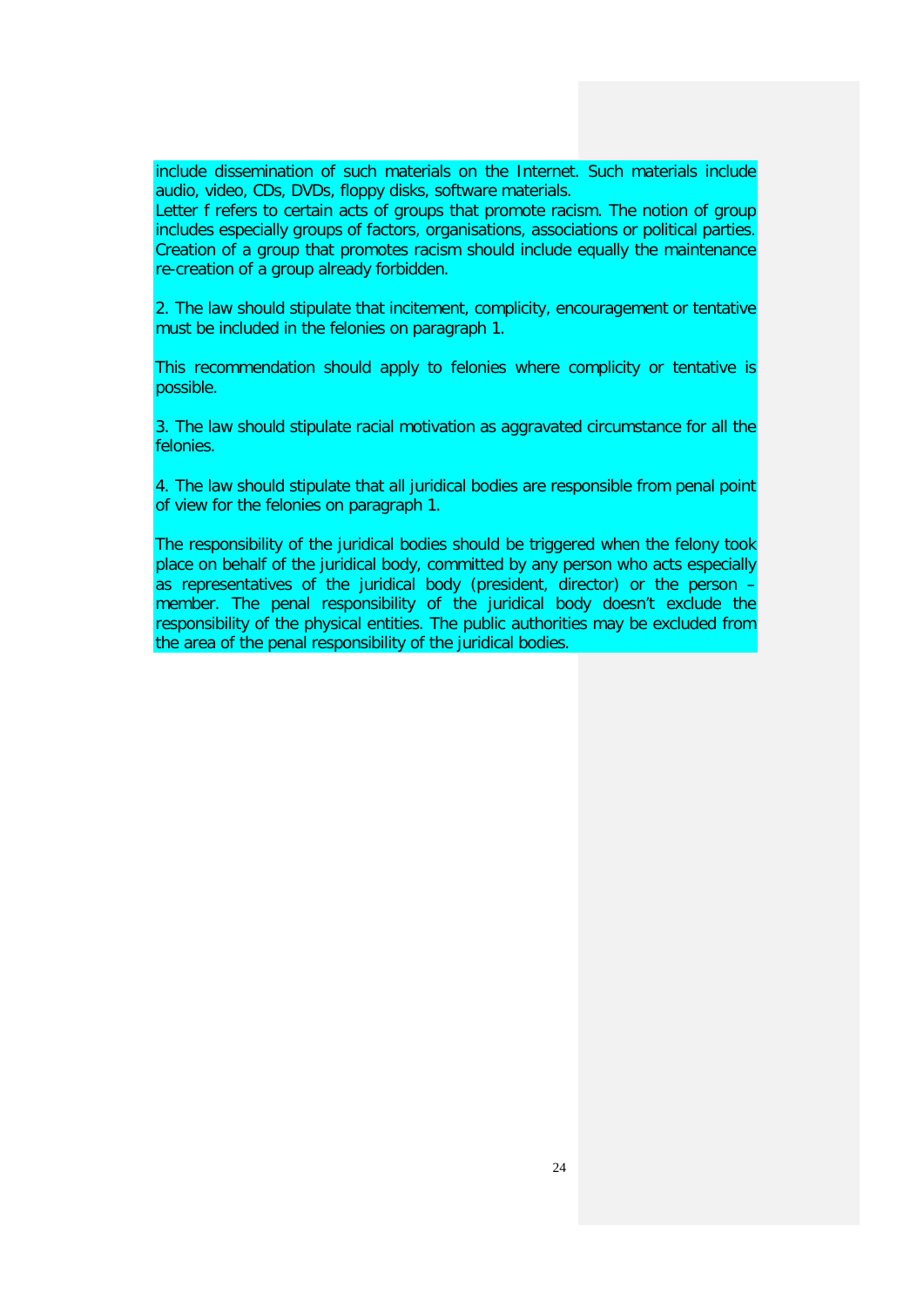**Public Policies on Prevention and Combating Discrimination against Roma in Romania**

## **Preamble**

**The undersigned Roma associations in Romania, saluting the Romanian Government's initiative to adopt the Governmental Ordinance 137/2000 on prevention and sanction of all forms of discrimination, approved by the Romanian Parliament through Law 48/2002, Governmental Ordinance no77/2003 and the establishment of the National Council for Combating Discrimination;**

**Aware that legislation alone doesn't suffice to eliminate racism and discrimination, but sure that legislation is essential to in combating racism and discrimination**

**Considering the period of 3 years since the Governmental Ordinance no 137/200 has been adopted, we believe to be essential the adoption and effective implementation of comprehensive public policies on prevention and combating discrimination against Roma, in line with the European principles regarding the realisation and implementation of such policies "with/by and for Roma";** 

**Wishing, along with other efforts at national and international level, to bring our contribution to the fight against racism and discrimination towards Roma, considering the National Council of Discrimination's intention to elaborate a national plan of combating discrimination, implicitly discrimination against Roma, we present in a succinct and exact manner the key elements, which need to be included in a plan of public policies for the prevention and combat of discrimination against Roma;**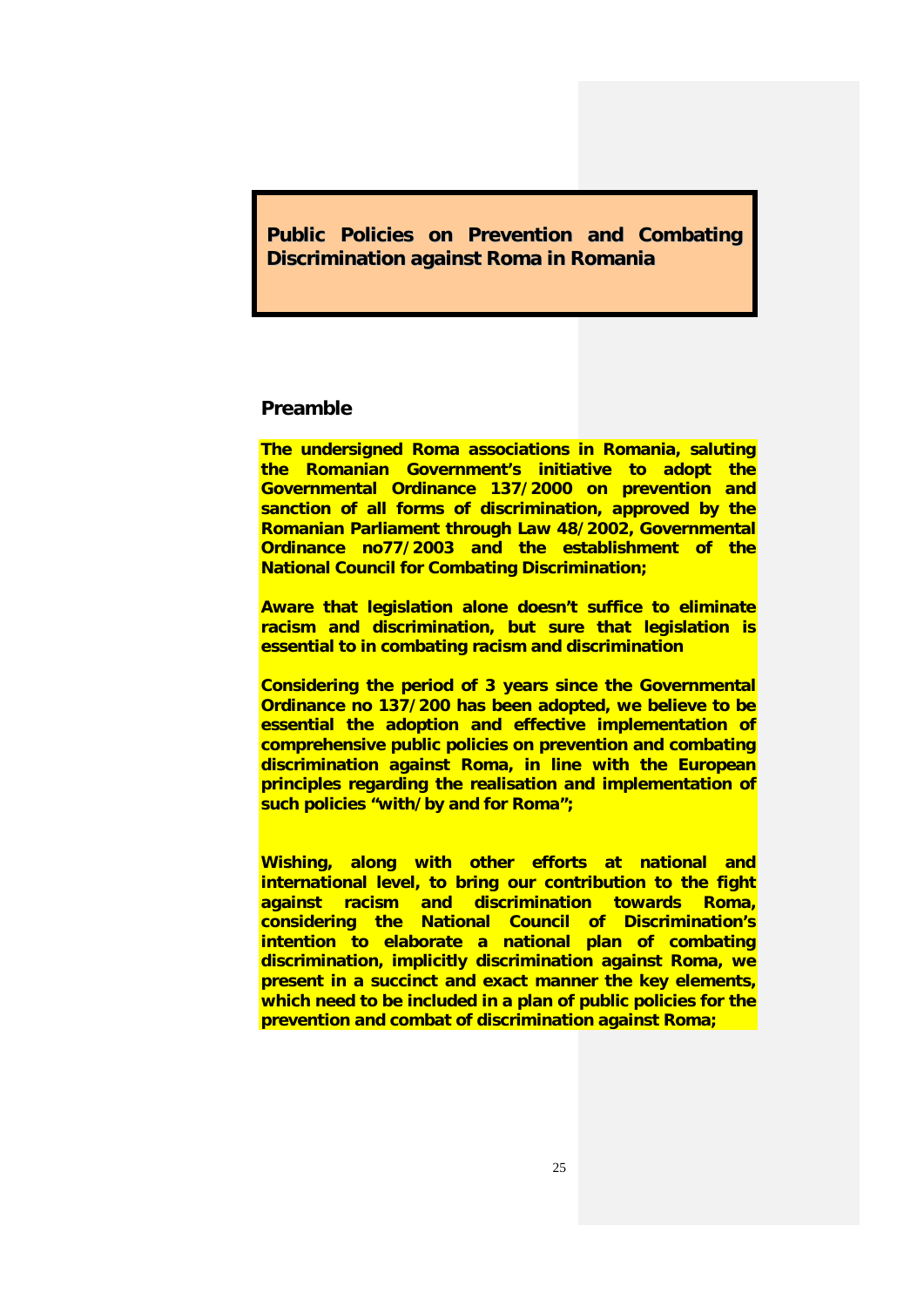**Key elements in Public Policies on Prevention and Combating Discrimination against Roma in Romania**

## **I. Joint efforts in policies of prevention and combating discrimination against Roma in Romania**

The efforts to ensure a framework of public policies with view to implement the principles of non-discrimination and equality of chances towards Roma can't be realised by a singular and isolated approach.

The whole society should be involved actively, by promoting the principles of equality, affirmative policies, solidarity and partnership, as well as ensuring transparency in the elaboration process of regulation and decision making.

The challenge we face is one of a new partnership that will ensure Roma involvement, on terms of equality, in all fields of life.

That is why it is necessary to promote the principles of nondiscrimination and equality of chances towards Roma in the activity and public policies at all levels. This is the principle that involves promoting equality of chances in all general policies and measures, considering in the moment of planning, actively and openly, the possible effects towards Roma positions. This implies a systematic examination of such policies and measures, analysing possible effects when they are final and implemented in the day-to-day framework and which could have a different significant impact in what regards Roma and which should be considered for the promotion of nondiscrimination.

## **II. Promotion of equality – a fundamental principle in public policies**

Promotion of equality shouldn't be confused with the mere objective to create a balance of equality; it is an issue of promoting opportunities on long term in all fields of life, institutional practices, organising the employment and profession framework, as well as the society as a whole.

Promotion of equality doesn't necessitate especially adopting positive measures whose aim is to adapt the society structure towards a more fair division of the roles; it doesn't mean only realisation of programs and resources accessible to Roma, but, more exactly, simultaneous mobilisation of legal instruments, of financial resources and of analytical and organisational abilities of all involved actors and institutions, with the purpose to introduce in all the fields the will to build a relation between Roma and non-Roma.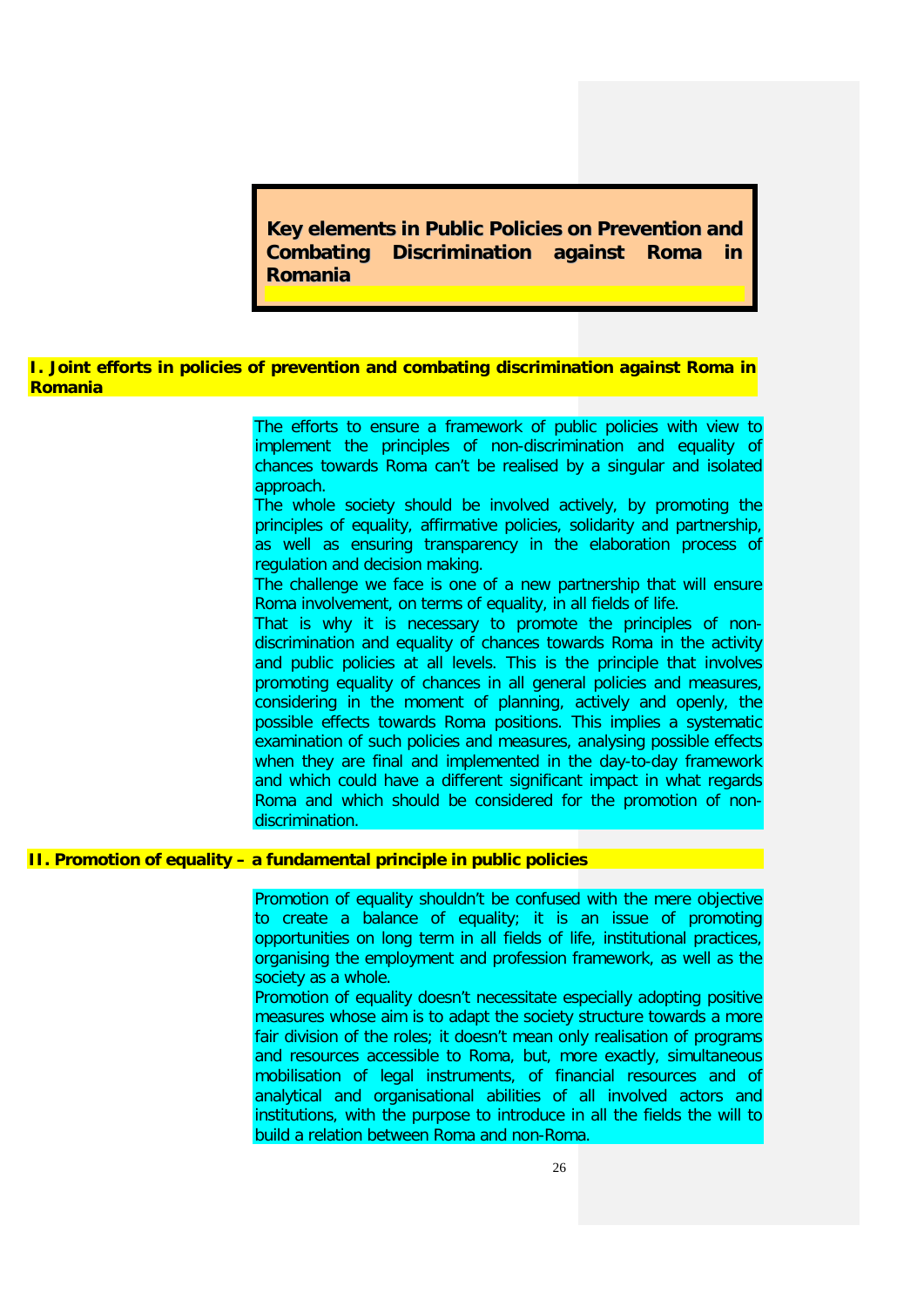#### **III. Principles in building policies on prevention and combating discrimination**

Public policies on prevention and combating discrimination against Roma should bear in mind the following aspects:

• **To be based upon the principles on human rights, equality and non-discrimination** 

• **To be clear, accessible and in everyone's interest** 

• **To have in mind combating discrimination and also promoting an inclusive and multi-cultural society** 

• **To be strategically, coherent, realised in partneship with the civil society and to reflect both the governmental bodies' approaches and the Roma non-governmental organisations'.** 

• **To be realised considering current strategies and to identify innovative approaches** 

• **To have the support and to ensure the participation of the civil society and Roma's especially.** 

• **To consider the different situations and fields of life in which discrimination occurs, public or private sector, as well as institutional sector** 

• **To consider all the different forms of discrimination that Roma face with** 

• **To have a status and profile officially recognised by the Government** 

• **To have clear objectives, actions, expected results and impact on development and implementation** 

• **To have impact on national, regional and local level** 

• **To be allocated the necessary resources, both human and financial**

• **To have mechanism of monitoring and reviewing of activities, impact and system analyses** 

**IV. General framework of policies on prevention and combating discrimination against Roma** 

> The general framework regarding the planing, implementation and review of policies on prevention and combating discrimination against Roma should be defined in terms of the following principles:

- **Working agenda**
- **Strategic approach**
- **Compatibility**
- **Synergy**
- **Participation**
- **Innovation**
- **Contextual**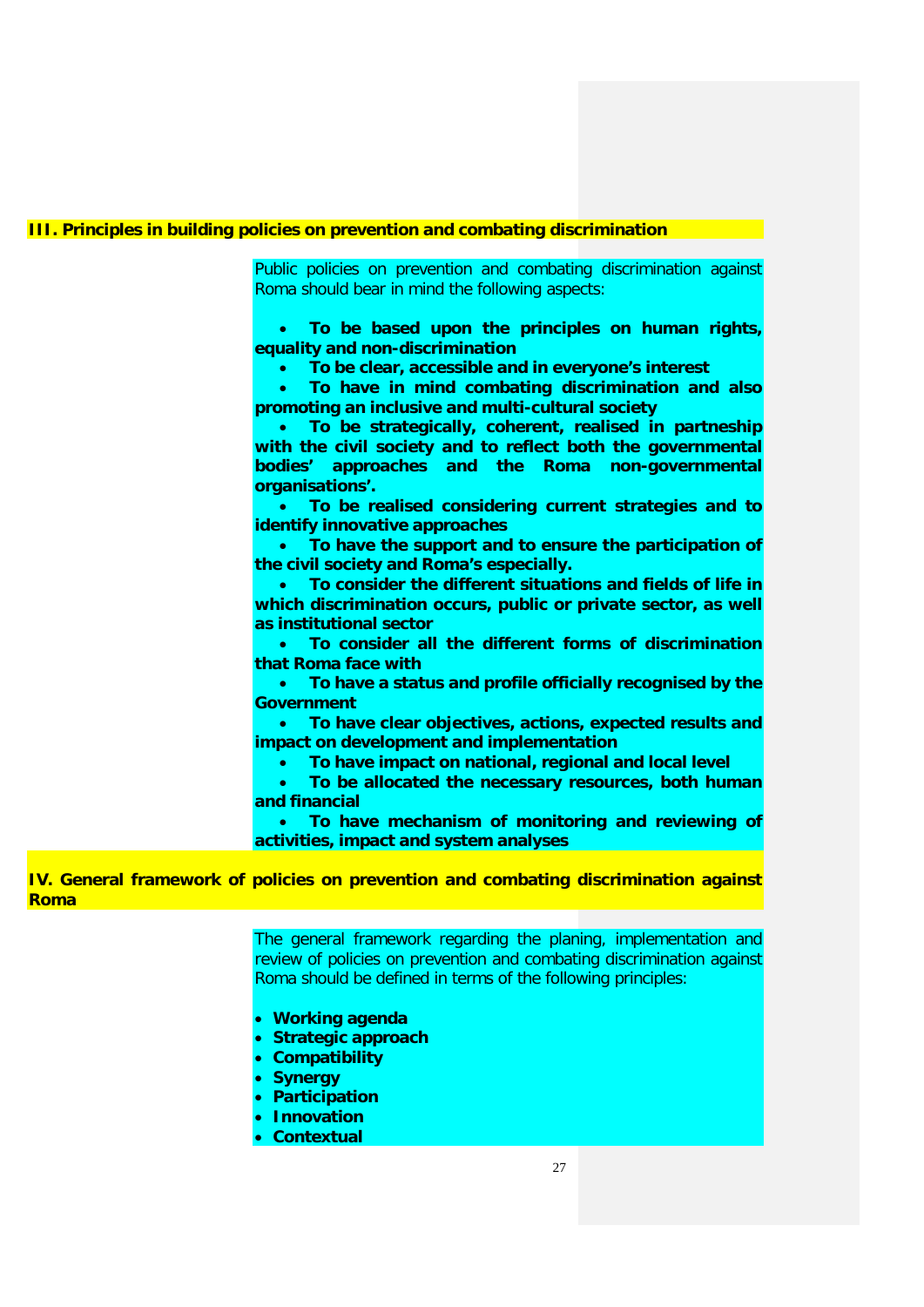#### **IV .1 Working agenda- planning**

The policies on prevention and combating discrimination against Roma should be ambitious and, in the same time, realistically. These represent a significant opportunity to build, as well as to intensify the existent policies and the strategy for combating discrimination and to identify new priorities, aspirations and working fields that could be realised together within a cohesion plan, which becomes the working agenda.

## **IV .2 Strategically approach**

The policies on prevention and combating discrimination against Roma should create an impact within various levels. These would include:

### **National, regional and local level**

A national plan of combating discrimination against Roma should consider an impact on regional and local level and should have the support and commitment of the key bodies, which could have impact on social exclusion.

## **International level**

The public policies in this field should relate implicitly to the current directions of action at European level and at international organisations' level, such as OSCE, European Union, Council of Europe, UN etc.

#### **IV .3 Compatibility**

The anti-discrimination strategies cannot develop distinctly by the general political context. It should be especially a compatibility with related fields of policies, such as policies for the improvement of Roma situation in Romania or the one affecting Roma, and they also take into consideration the diversity.

## **IV .4 Synergy**

An important principle that should be at the base of the policies on prevention and combating discrimination against Roma is the synergy with the actual strategically initiative, which address to social exclusion, among which the Government Strategy for the Improvement of Roma Situation, the National Plan of Action against Poverty and Social Exclusion, local and community development, target and strategic initiatives, especially in the field of health, employment and social welfare, education, training and housing.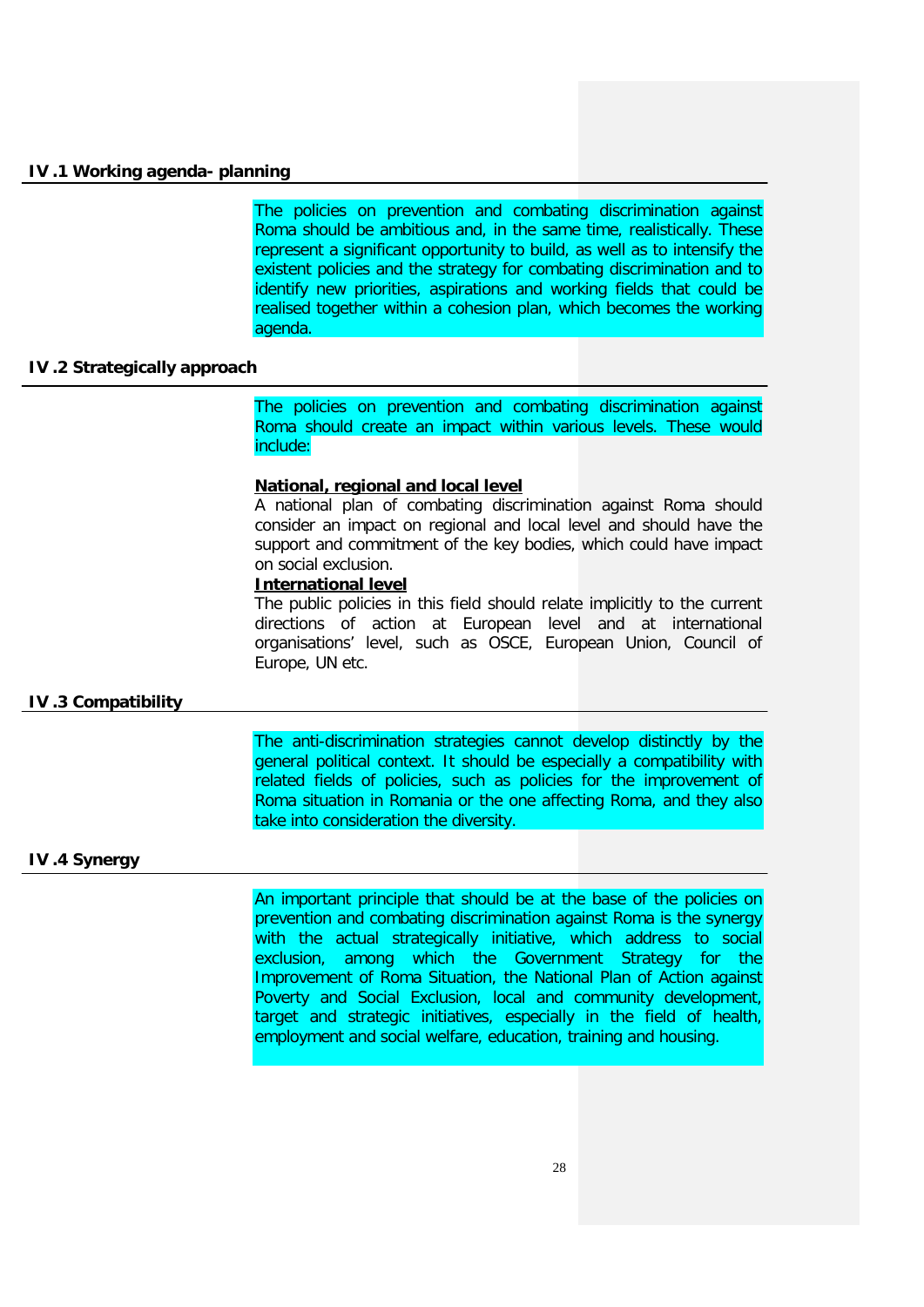#### **IV .5 Participation**

All the development stages of the policies for prevention and combating discrimination, including planning and reviewing, should be participatory and should involve the key delegates. The identified delegates include governmental bodies, specialised groups and experts, as well as Roma non-governmental organisations.

### **IV .6 Innovation**

The consultative process should identify the need to build upon the existent structures and policies and to search for innovative ways to combat discrimination and promote a more comprehensive intercultural society.

#### **IV .7 Contextual**

The policies of prevention and combating discrimination should be placed in the current context and also to offer a bird's-eye view on the policies and the significant tendencies for the essence of these policies, considering the international standards in the field of protection against discrimination.

## **V. Objectives in realising policies of prevention and combating discrimination against Roma**

The realisation and implementation of the policies for prevention and combating discrimination against Roma should take into consideration, as inter-conditionally key elements, the following objectives:

**Protection –** the enhancement of protection against discrimination, including victimisation, harassment or incitement to discrimination.

**Inclusion** – the assurance of inclusion and equality in the economical field, focused on employment and access to a job

**Promotion** – the assurance of equality in access, participation and results for Roma minority in what regards public and private services.

**Participation** – the assurance and strengthening of Roma participation to the Romanian society in general and especially in the decisional process of the policies and practices aiming them directly or indirectly.

**Recognition** – the recognition and strengthening of respect in a diversified culture, in promoting interaction and mutual understanding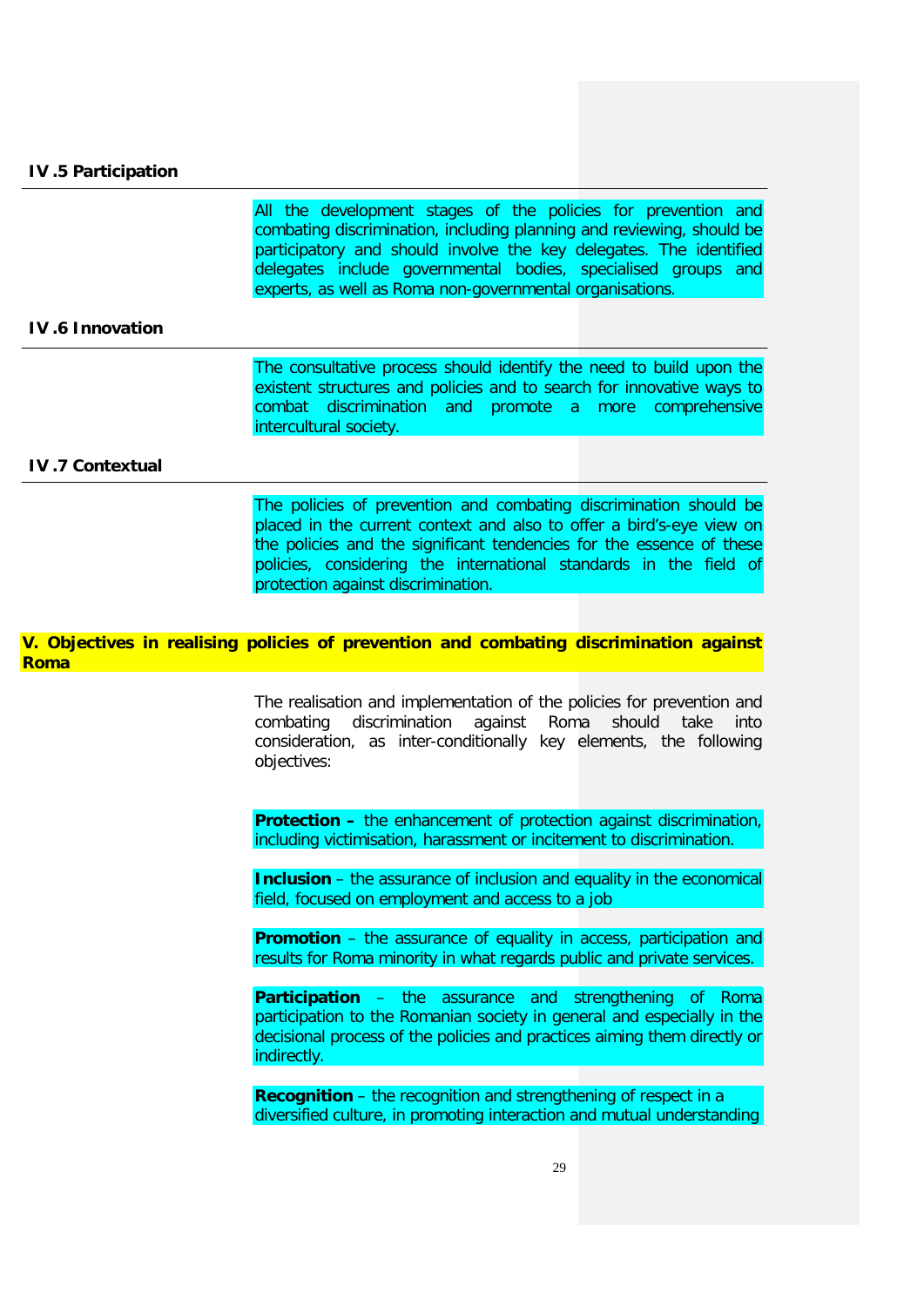In this meaning, the prevalently aims will be:

**1. Realisation and implementation of comprehensive specific measures in various fields, towards the prevention and combating discrimination against Roma 2. Elimination of practices and stereotypes that encourage discrimination against Roma, in comparison with the other citizens 2.3. Prevention** and **discrimination against Roma in accessing public services 3.4. Realisation and assurance of con** Formatted: Bullets and Numbering **opportunities of Roma in regard to the other citizens 4.5. Development of the transversally Formatted: Bullets and Numbering ensures that any action defends and guarantees the principle of equal treatment in Romani through a continuos effort of co-operation with the current global framework at international level. 5.6. Enforcement of co-operation** Formatted: Bullets and Numbering **principle with the civil society and Roma non-governmental organisation in the creation, implementation and monitoring of public policies for the prevention and combating discrimination COMbatim** Formatted: Bullets and Numbering

**VI. General measures in public policies of prevention and combating discrimination against Roma** 

**I. Physical and juridical entities' respecting of regulations regarding prevention and combating discrimination against Roma** 

**1.** NCCD' realisation, in collaboration with Roma organisations, of testing actions regarding discrimination against Roma in economical field, employment and profession; access to public services, administrative and juridical services, health services, to other services, goods and facilities; access to education; freedom of movement, right to free choice of residence and access to public places; right to personal dignity.

**2.** NCCD's sanction of direct and indirect discrimination against Roma.

#### **II. Harmonising the legislative and and institutional framework**

**1.** Harmonisation of the internal legislation with the international stipulations, especially European Union Directive 2000/43/EC, 2000/78/EC and ECRI general policy Recommendation no. 7/2002

**2.** Initiation by NCCD of normative regulations in the activity field, namely to provide independent assistance for victims of discrimination, implicitly for Roma victims in the process of submitting compliant regarding cases of discrimination, including free of charge judicial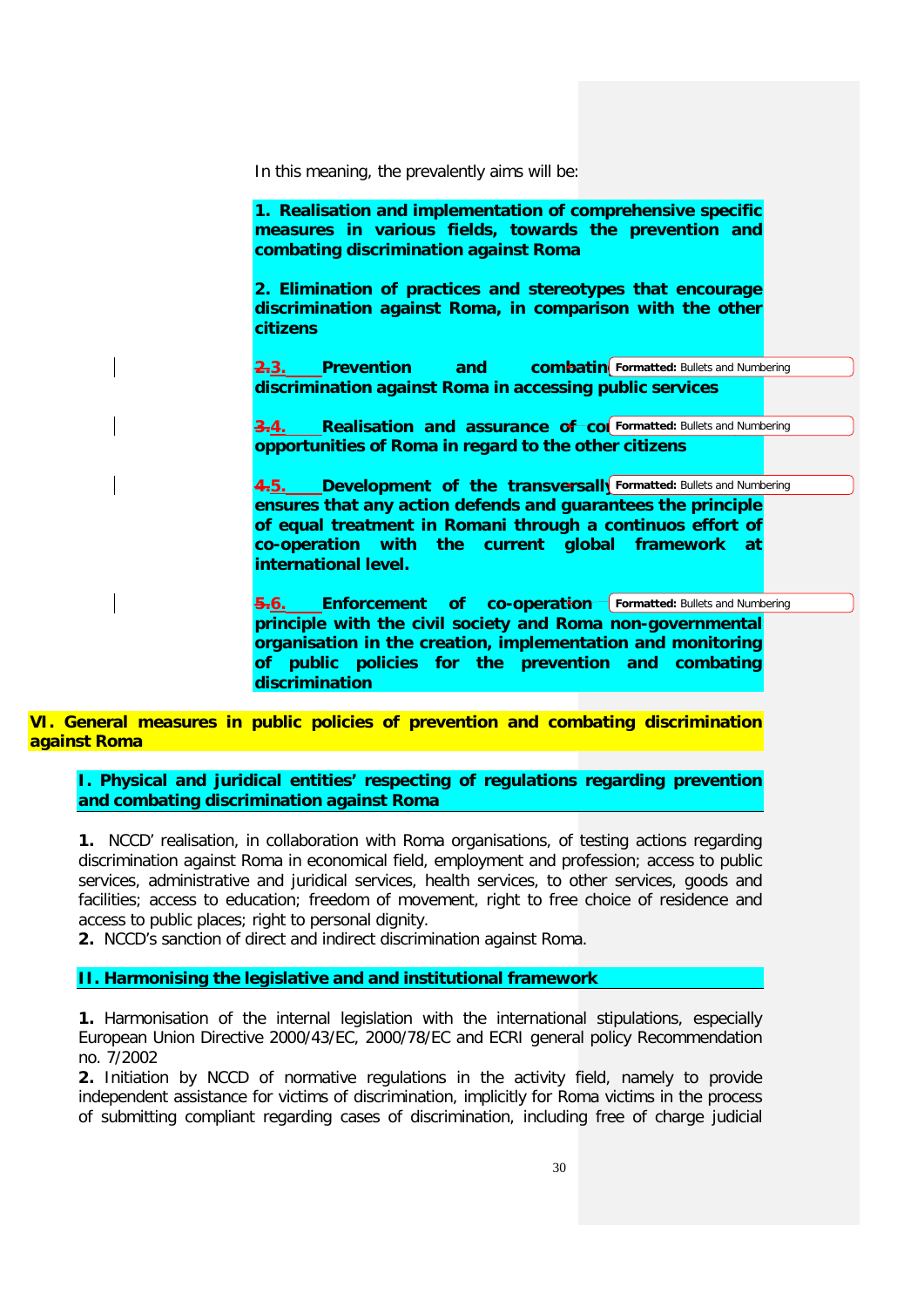assistance and, if necessary, a lawyer ex officio for the victims who wish to file a lawsuit as claimants or suitors and haven't have the means.

**3.** Assurance that NCCD has the right to act in justice and intervene in the judicial proceedings

**4.** Assurance that mediation and conciliation procedures exist, that they are easily accessible and available for persons considering themselves wronged by nor being applied the principle of equal treatment, even after the situation in which the discrimination occurred had ended.

**5.** Establishment of local offices of the National Council for Combating Discrimination in order to increase the accessibility of NCCD and to improve the efficacy of the functions of prevention and sanction of discrimination

6. Recruitment of staff in the local offices of NCCD, considering also persons from Roma ethnicity

## **III. Education for respecting human rights and non-discrimination towards Roma especially**

**1.** Interventions in the formal education system and introducing in the educational system the discrimination topic and, implicitly discrimination against Roma

**2.** Promotion of non-formal educational activities regarding Roma issue from the point of view of discrimination

**3.** Promotion of actions regarding prevention and combating segregation of Roma children in education field

**4.** Training the personnel hired in public institutions and juridical entities of private law in what regards anti-discrimination legislation and especially discrimination against Roma.

**5.** Training the personnel hired in institutions with attributions regarding judiciary field and public order: magistrates, policemen, gendarmes etc about anti-discrimination legislation and especially discrimination against Roma.

**6.** Elaboration of guidance manuals regarding prevention and combating discrimination against Roma within the relation citizen – public authorities (public institutions) codes

**7.** Imposing to the public authority the obligation to prevent discrimination while exerting their functions and to monitor, in order to evaluate the impact of the realised services upon the target groups of the anti-discrimination law, especially Roma.

## **IV. Information, enlarging accessibility of law/ institutions, as well as making the public opinion aware of the discrimination issue, especially discrimination against Roma**

**1.** Promotion of information means through mass media regarding discrimination against Roma

**2.** Organisation of meetings, seminars, conferences, topic shows on radio and television on the issue of discrimination against Roma

**3.** Issuing publications regarding discrimination against Roma

**4.** Publishing NCCD's decisions on sanctioning discrimination against Roma

**5.** NCCD, in collaboration with Roma non-governmental organisations, to realise anti-racist campaigns at national level in order to popularise non-discrimination towards Roma

**6.** Realisation, in collaboration with Roma organisations, of national campaigns on combating discrimination, dissemination of anti-discrimination law's stipulations, NCCD etc in Roma communities in Romania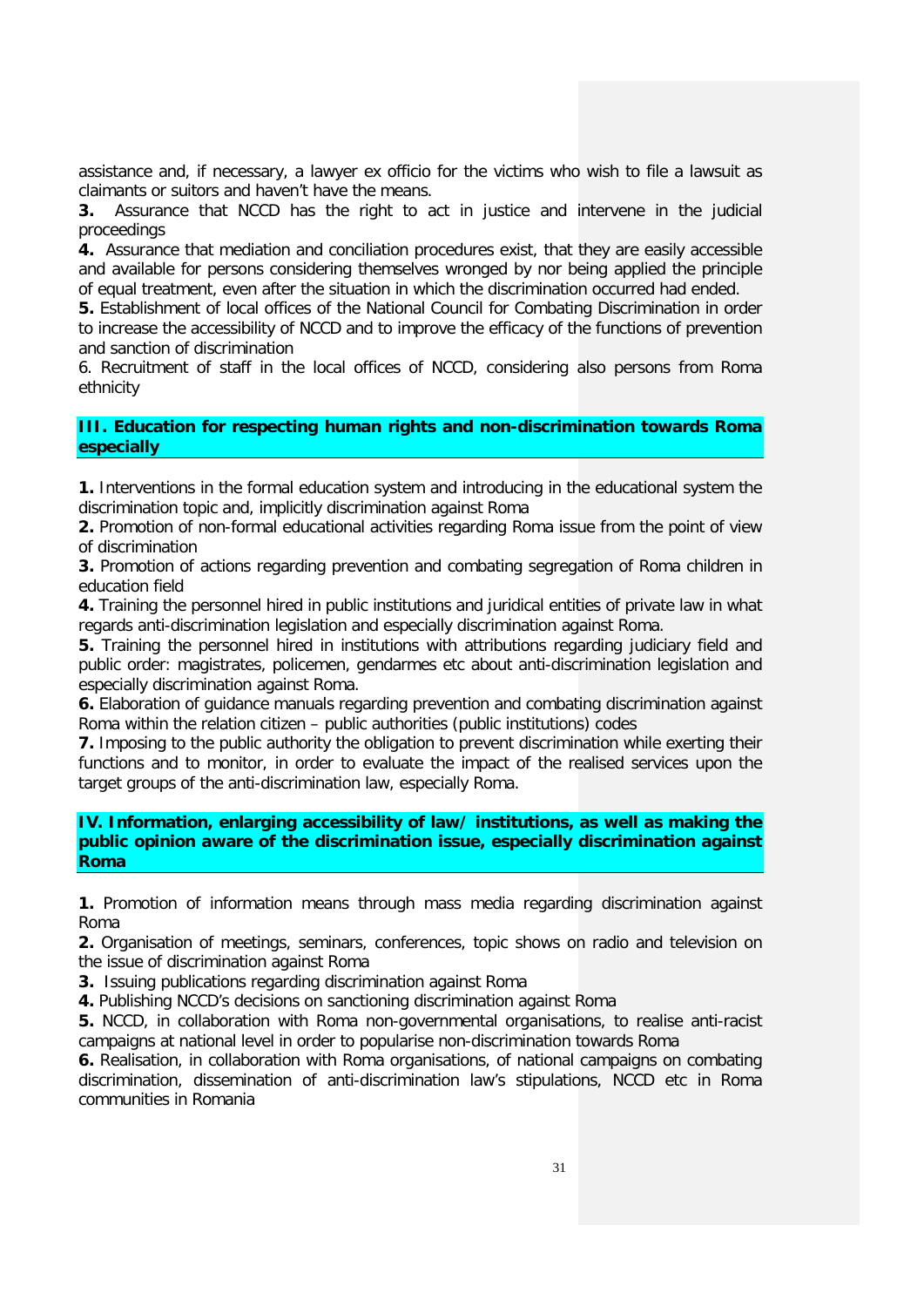## **V. Collaboration with inter-governmental and non-governmental organisations, national and international organisations**

**1.** NCCD to establish co-operation relations with intergovernmental organisations dealing with Roma issue, especially the Contact Point for Roma and Sinti Issue within OSCE/ODIHR, Council for Europe, European Union, UN Committee for the Elimination of Racial Discrimination etc. **2.** Periodical consulting with Roma non-governmental organisations

**3.** Co-operation with bodies from Europe, similar to NCCD

## **VI. Research and documentation in the field of discrimination**

**1.** NCCD, in collaboration with Roma non-governmental organisations, to realise juridical and social researches: statistical analyses, study regarding the intern/international instrument on human rights, Gallup polls, monitoring of information media etc.

## **VII. Assurance of transparency in the actions aiming policies of prevention and combating discrimination against Roma**

**1.** NCCd to ensure that all the development stages of policies of prevention and combating discrimination against Roma, including planning, reviewing, implementation, as well as monitoring are participate and involves Roma primarily

## **VII. The field to enforce public policies on prevention and combating discrimination against Roma**

The policies on prevention and combating discrimination against Roma should aim especially the adoption of measures in specific fields, considering the enforcement field of the law on prevention and sanction of all forms of discrimination, such as:

- **Education**
- **Health**
- **Economic activity, employment and occupation**
- **Public administration**
- **Justice**
- **Services, goods, facilities and public places**
- **Free choice of residence**
- **Image and Mass-media**
- **Communication**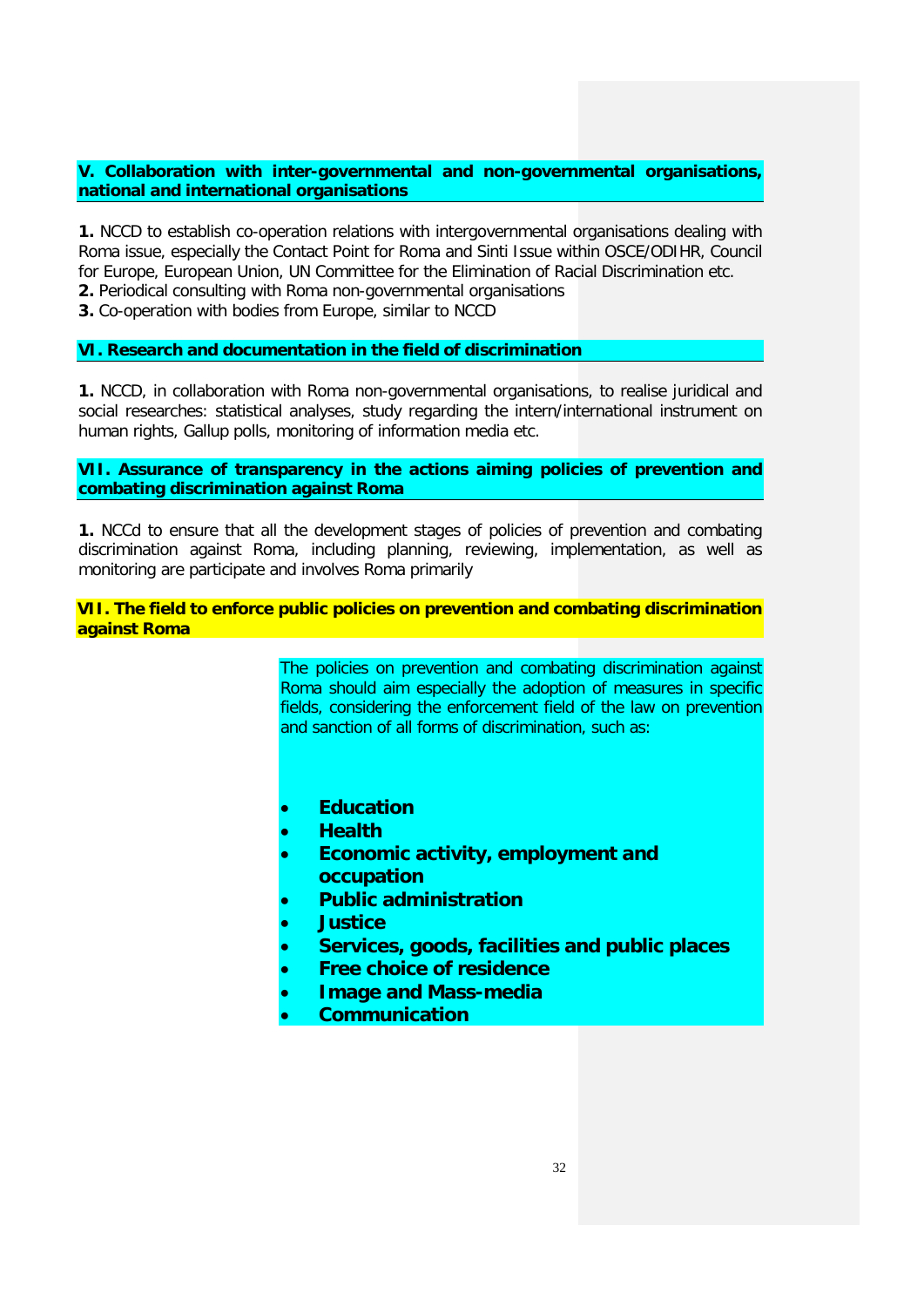# **1. Education**

### **Information and awareness campaigns**

1. Promotion by NCCD of anti-racist civic education in the State and private educational system 2. Realisation by NCCD of information and awareness campaigns on the anti-discrimination law, in collaboration with the School Inspectorates, targeting the educational institutions, teachers and school mediators

### **Prevention programs**

1.Elaboration, by NCCD, in collaboration with the Ministry of Education, of guidance manuals regarding prevention and combating discrimination against Roma, for the educational institutions.

2. Prevention of segregation situations in the field of education by elaborating and implementing by NCCD, in collaboration with County School Inspectorates and Roma organisations, of programs regarding the enforcement of non-discrimination principle and equal opportunities towards Roma

3. Realisation, by NCCD, of programs for prevention of segregation, also considering to raise educational quality standards at all levels of education.

### **Specific measures**

1. NCCD to promote the including of prevention and combating discrimination topics within the school curricula, including the Roma discrimination issue.

2. Adoption by NCCD of measures to eliminate any form of discrimination, harassment or intimidation of Roma pupils in schools

3. NCCD, in collaboration with the Ministry of Education and Roma organisations of measures in order to improve the dialogue between the teaching staff, parents and Roma pupils, with the purpose to prevent and eliminate prejudices, stereotypes and discriminatory attitudes towards Roam in the educational institutions

## **Monitoring and sanctioning**

1

1. Monitoring, in collaboration with Roma non-governmental organisations, the discrimination cases stipulated in Art.15, Law 48/[2](#page-32-0)002 for the approval of O.G.  $137/2000^2$ 

<sup>&</sup>lt;sup>2</sup> Art. 15 - (1) Under the ordinance herein, denying the access of a person or of a group of persons to the state-owned or private education system of any kind, degree or level, on account of their appurtenance to a race, nationality, ethnic group, religion, social category or to a disadvantaged category, on account of their beliefs, sex or sexual orientation, shall constitute an offence.

<span id="page-32-0"></span><sup>(2)</sup> The provisions of the paragraph above shall be applicable to all stages and levels of education, including admission or enrolment in education institutions and the assessment and examination of students' knowledge.

<sup>(3)</sup> Under the ordinance herein, requiring a declaration to prove a person's or group's appurtenance to an ethnic group as a condition for access to education in their mother tongue shall constitute an offence. The exception to the rule is the situation when the candidates apply in the secondary and higher education system for places allotted specifically to a certain minority, in which case they must prove their appurtenance to that minority by means of a document issued by a legally established organisation of the respective minority.

<sup>(4)</sup> The provisions under paragraphs (1), (2) and (3) shall not be interpreted as a restriction of the right of an education institution to deny the application of a person whose knowledge and/or prior results do not meet the required admission standards of that institution, as long as the refusal is not determined by the person's appurtenance to a race, ethnic group, nationality, religion, social category or to a disadvantaged category, by his/her beliefs, sex or sexual orientation.

<sup>(5)</sup> The provisions under paragraphs (1) and (2) shall not be interpreted as a restriction of the right of education institutions that train personnel employed in worship places to deny the application of a person whose religious status does not meet the requirements established for access to the respective institution.

<sup>(</sup>6) According to the ordinance herein, any restrictions based on appurtenance to a race, nationality, ethnic group, religion, social category or to a disadvantaged category in the establishment and licensing of education institutions set up in accordance with the legal framework in force shall constitute an offence.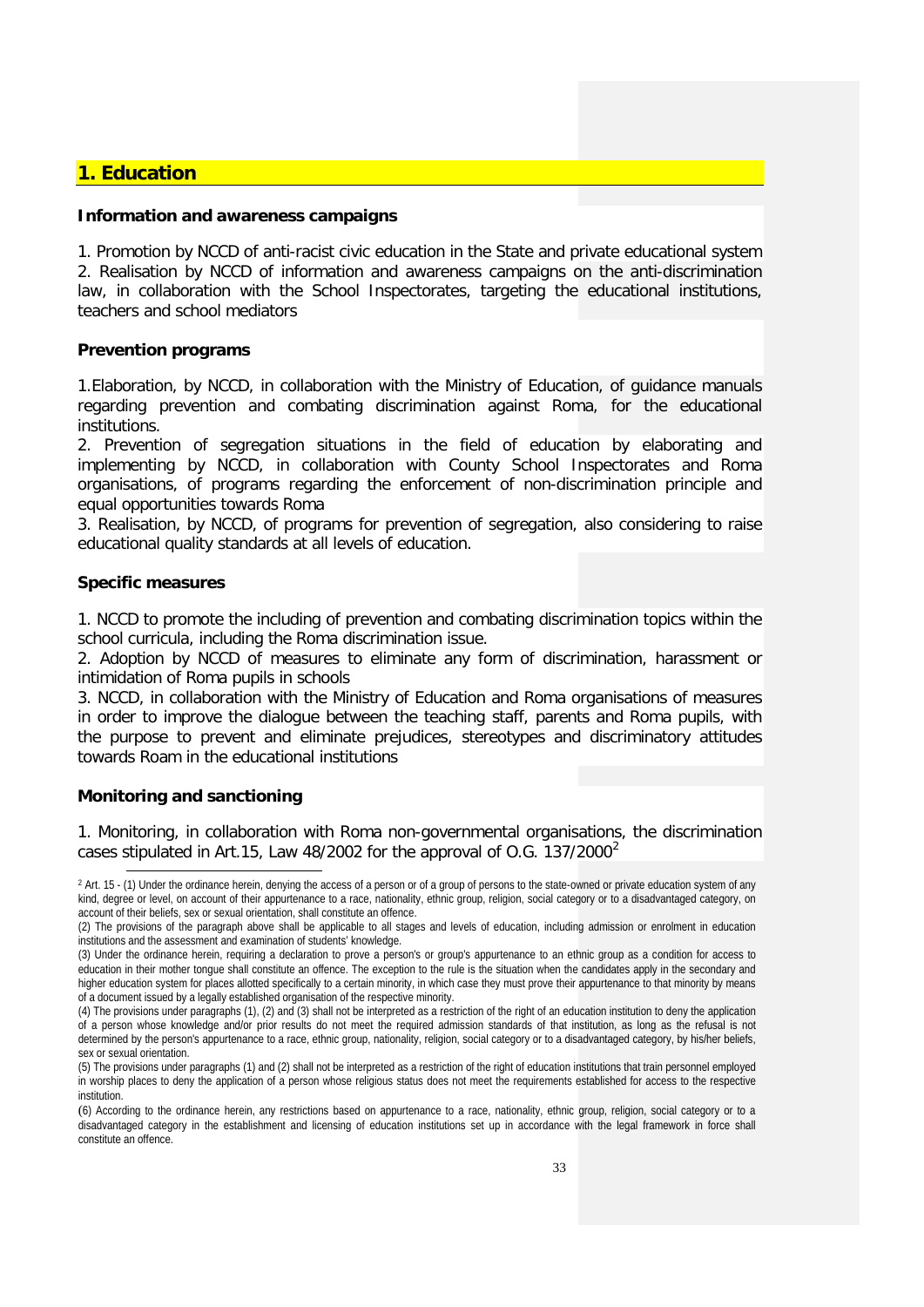2. NCCD's sanctioning of discrimination cases against Roma in the field of education

# **2. Health**

## **Information and awareness campaigns**

1. Realisation by NCCD of information and awareness campaigns regarding the stipulations of the anti-discrimination law and Roma discrimination, in collaboration with the College of Physicians, the Ministry of Health- Ministerial Commission for Roma and the Public Health Directorates, targeting the medical institution, medical and sanitary staff, family doctors and health mediators in Roma communities.

## **Prevention programs**

1. Elaboration by NCCD of guidance manuals for medical institutions regarding the prevention and combating discrimination against Roma

## **Specific measures**

1. Adoption by NCCD of measures in order to eliminate any form of discrimination against Roma in accessing public health services

2. Adoption by NCCD, in collaboration with the Ministry of Health and Roma organisations, of measures with the purpose to improve the dialogue and communication between the medical staff and Roma communities, in order to prevent and eliminate prejudices, stereotypes and discriminatory attitudes against Roma in the filed of health.

# **Monitoring and sanctioning**

1. Monitoring, in collaboration with Roma organisations and health mediators, the discrimination situations stipulated within Art.11, Law 48/2002 for the approval of O.G. 1[3](#page-33-0)7/2000<sup>3</sup>

2. Realisation, in collaboration with Roma organisations, of testing actions regarding discrimination in accessing health services

3. Sanctioning by NCCD of discrimination cases against Roma in the field of health

<span id="page-33-0"></span><sup>-</sup><sup>3</sup> Art. 10 as modified by Law 48/2002. – The discrimination of a natural entity, a group of persons or a legal entity on account of their appurtenance to a race, nationality, ethnic group, religion, social category or disfavoured category, on account of their beliefs, age, sex or sexual orientation by: b) the refusal to ensure the access of a person or group of persons to public health services – choosing the family doctor, medical assistance, medical insurance, emergency services or other medical services, if the deed does not fall under the incidence of criminal law, shall constitute an offence.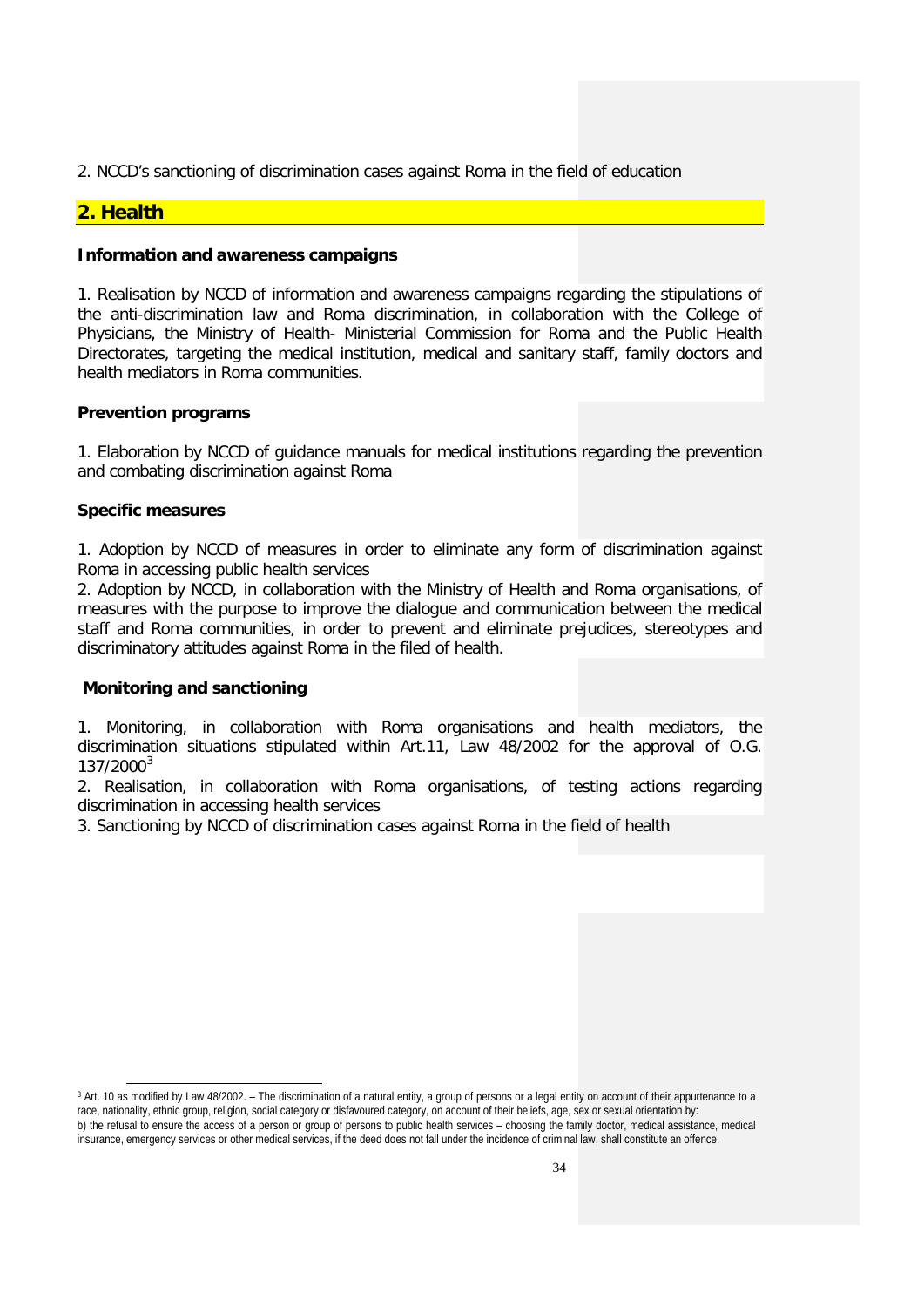# **3. Economic activity, employment and occupation**

#### **Information and awareness campaigns**

1. Realisation by NCCD of information and awareness campaigns regarding the stipulations of the anti-discrimination law, in collaboration with the National Agency for the Placement of the Labour Force and Roma organisations, targeting at the territorial structures of NAPLF

### **Prevention programs**

1. Elaboration by NCCD of guidance manuals for the employees in the public and private sector regarding the prevention and combating discrimination against Roma, in collaboration with Roma organisations

### **Specific measures**

1. Adoption by NCCD of measures to eliminate any form of discrimination against Roma in the economic field, employment and occupation within the public and private sector

### **Monitoring and sanctioning**

1. Monitoring by NCCD of employment criteria and the employer's way to close, suspend, modify or cease the labour relation, considering the possible situations of direct or indirect discrimination against Roma

2. Realisation of testing actions regarding discrimination in employment, in collaboration with Roma organisations

3. Monitoring the discrimination situations, stipulated in Art.5-9, Law 48/2002 for the approval of O.G. 137/2000<sup>[4](#page-34-0)</sup>, in collaboration with Roma organisations

4. Sanctioning by NCCD of discrimination cases against Roma in the economic field, employment and occupation

<sup>-</sup><sup>4</sup> Art. 5. – According to the ordinance herein, conditioning the participation of a person in an economic activity or one's free choice and exercise of a profession on one's appurtenance to a race, nationality, ethnic group, religion, social status, on one's beliefs, age, sex or sexual orientation, respectively, or on one's appurtenance to a disfavoured category shall constitute an offence.

<span id="page-34-0"></span>Art. 6. – The following shall constitute offences: discrimination on account of the race, nationality, ethnic group, social status, disfavoured category one belongs to, respectively on account of one's beliefs, sex or sexual orientation in a labour and social protection relation, with respect to: a) The conclusion, suspension, modification or conclusion of the labour relation; b) The establishment and modification of job-related duties, of the work place or of the wages; c) The granting of social rights other than the wages; d) The professional training, refreshment, conversion or promotion; e) The enforcement of disciplinary measures; f) The right to join a trade union and to access to the facilities it ensures; g) Any other conditions related to the carry out of a job, in accordance with the law in force.

Art. 7. – In accordance with the ordinance herein, the refusal of any legal or natural entity to hire a person on account of the applicant's race, nationality, ethnic appurtenance, religion, social status, beliefs, age, sex or sexual orientation shall constitute an offence. (2) If, in any job advertisement or interview, the employer or employer's representative set conditions related to the appurtenance to a race, nationality, ethnic group, religion, age, sex or sexual orientation, social status or disfavoured category or the applicant's beliefs for filling in a position, except for the situation provided under Art. 2 paragraph 4, this deed shall constitute an offence. (3) Natural or legal entities involved in mediating and distributing work places shall ensure the equal treatment of all applicants, their free and equal access to opportunities to consult the supply and demand of the labour market, to consulting on opportunities to obtain a job or a qualification, and shall refuse to support the employers' discriminatory requirements. All information related to the race, nationality, ethnic appurtenance, age, sex or sexual orientation of applicants for a job or any other private information shall be confidential.

Art. 8. – Discrimination committed by employers against their employees with regard to the social facilities they grant their employees on account of the employees' appurtenance to a race, nationality, ethnic background, religion, age, sex, social status, sexual orientation, age, underprivileged category or beliefs shall constitute an offence.

Art. 9 as modified through O.G.77/2003. – None of the provisions of articles 5-8 shall be interpreted as a restriction of the employer's right to refuse to hire a person that does not comply with the usual requirements and standards in the field, as long as the refusal does not constitute an act of discrimination under the ordinance herein and this measures are objectively justified by a legit purpose and the means to achieve that purpose are adequate and necessary.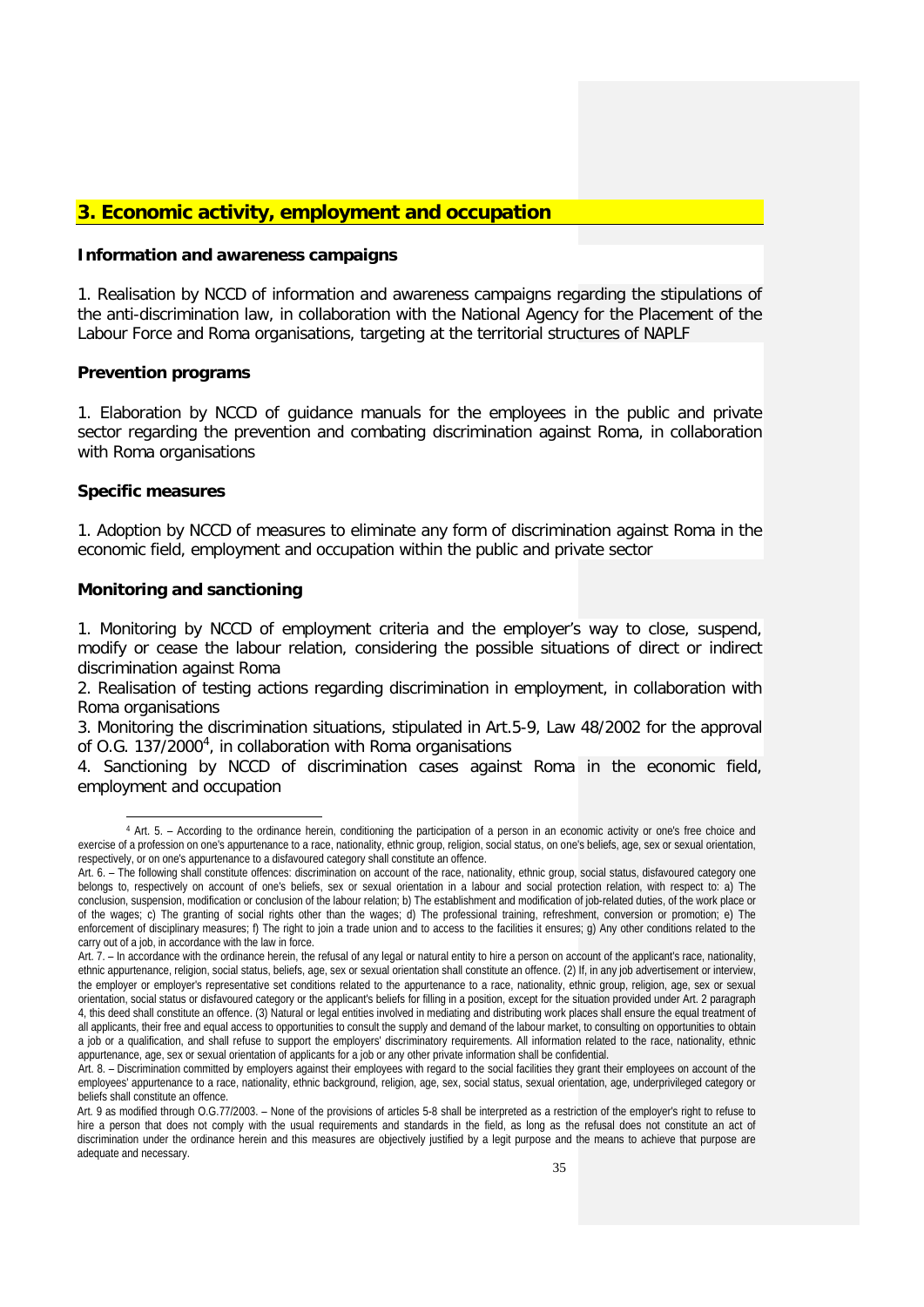# **4. Public administration**

## **Information and awareness campaigns**

1. Organisation by NCCD of information and awareness campaigns regarding the antidiscrimination legislation and Roma discrimination at the level of public clerks within the central and local public administration, in collaboration with Public Clerks Body and Roma organisations.

### **Prevention programs**

1. Organising by NCCD of programs of prevention and combating discrimination for institutionalised Roma children, as well as for the other category of children in difficulty situations

### **Specific measures**

1. NCCD to encourage the implementation of affirmative action programs for Roma in the structures of the central and local public administration

### **Monitoring and sanctioning**

2. NCCD to monitor the enforcement of Law 48/2002's stipulation, in collaboration with Roma organisations and sanctioning the public clerks whom committed acts of discrimination against Roma

5. NCCD and Roma organisations to monitor and sanction (NCCD) the discrimination situations stipulated in Art.10, Law 48/2002 for the approval of O.G.  $137/2000^5$  $137/2000^5$ 

6. NCCD to monitor provision of public services by public authorities, based on respecting the non-discrimination principle towards Roma

<span id="page-35-0"></span><sup>-</sup><sup>5</sup> Art. 10 as modified by Law 48/2002: The discrimination of a natural entity, a group of persons or a legal entity on account of their appurtenance to a race, nationality, ethnic group, religion, social category or disfavoured category, on account of their beliefs, age, sex or sexual orientation by: a) the refusal to ensure legal and administrative public services, if the deed does not fall under the incidence of criminal law, shall constitute an offence;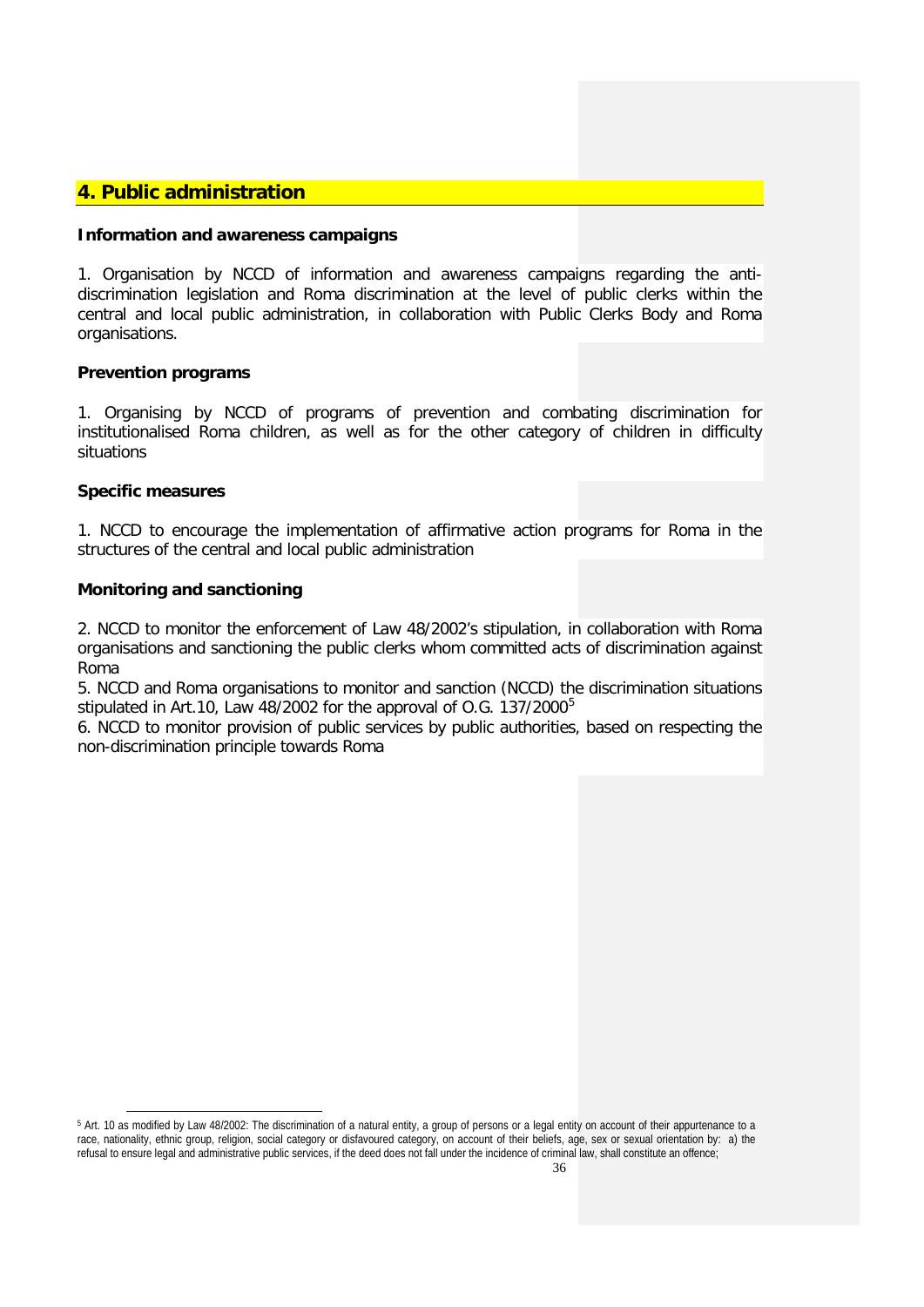# **5. Justice and Public Order**

## **Information and awareness campaigns**

1. NCCD, in collaboration with Roma organisations, to realise information programs for the personnel hired in institutions with attributions in judicial domain or public order: magistrates, policemen, gendarmes etc in regard of anti-discrimination legislation and especially discrimination against Roma.

### **Prevention programs**

1. Elaboration by NCCD of guidance manuals for the personnel hired in institutions with attributions in judicial field and public order regarding prevention and combating discrimination against Roma, in collaboration with Roma organisations

2. Identification, prevention and mediation of conflict situations, which are the result of facts/ acts of discrimination against Roma

3. Realisation by NCCD of programs regarding the prevention and combating discrimination within the relation institution – Roma person, in collaboration with the Ministry of Public Administration and Interior and Roma organisations

4. Initiation by NCCD, in collaboration with the Ombudsman, of programs of prevention and combating Roma discrimination in what regards the protection of personal data and statistics realised by institutions with attributions in the judiciary field and public order

## **Specific measures**

1. Adoption by NCCD of measures in order to eliminate any form of discrimination against Roma in accessing juridical public services

## **Monitoring and sanctioning**

1. NCCD to monitor and sanction the discrimination cases against Roma in what regards the refusal to provide juridical public services

2. NCCD to monitor and sanction the discrimination acts against Roma, committed by the personnel hired in institutions with attributions in judicial field and public order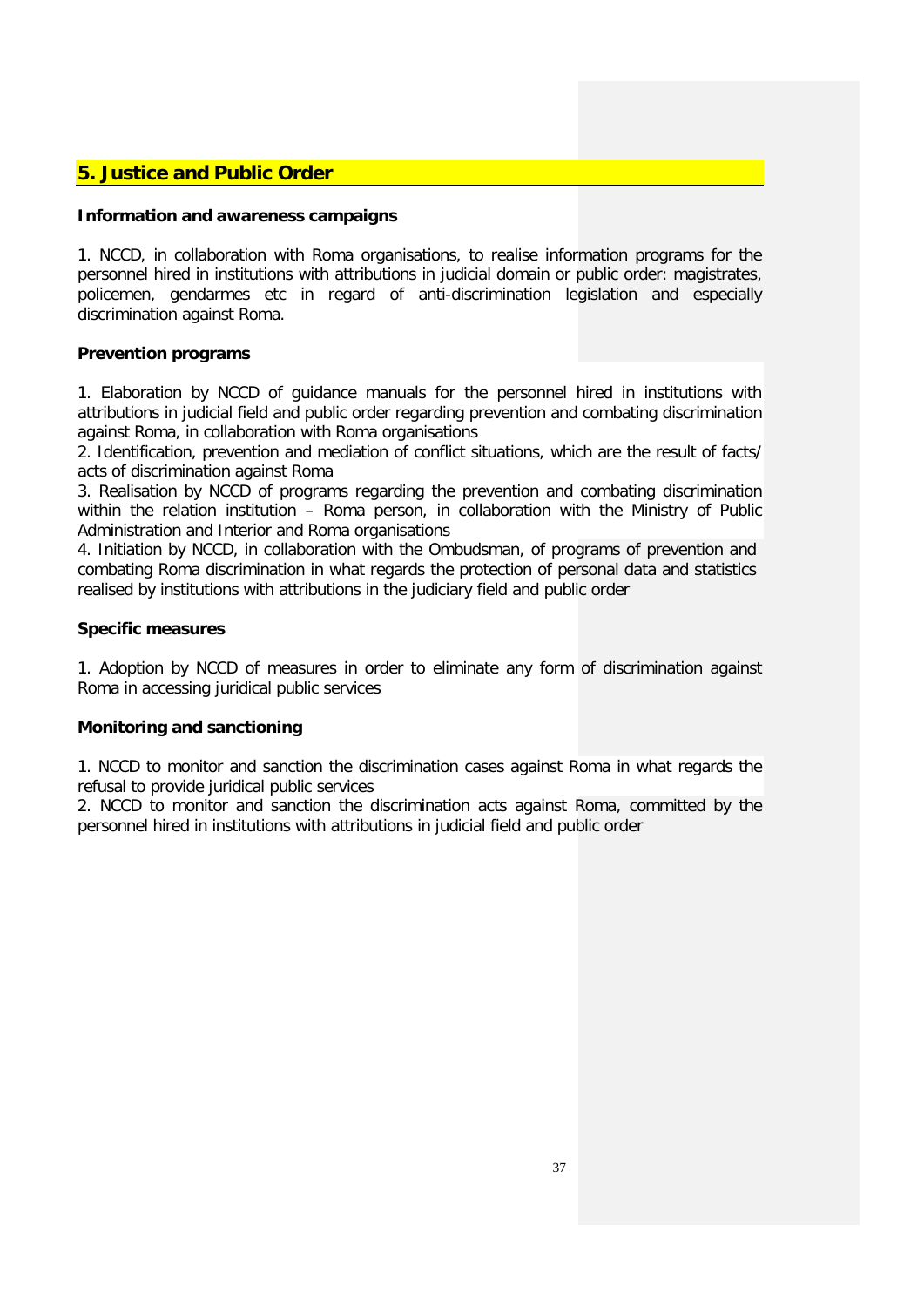# **6. Services, goods, facilities and public places**

#### **Information and awareness campaigns**

1. Realisation by NCCD, in collaboration with Roma organisations, of information programs for the public services providers referring anti-discrimination legislation and especially discrimination against Roma

### **Prevention programs**

1. Elaboration by NCCD, in collaboration with Roma organisations, of guidance manuals for public services providers on prevention and combating discrimination against Roma

### **Specific measures**

1. Adoption by NCCD of measures to eliminate any form of discrimination against Roma in accessing goods, facilities and public places

## **Monitoring and sanctioning**

1. Monitoring, along with Roma no-governmental organisations, of discrimination situations stipulated in Art.10 and Art.18 of Law  $48/2002$  for the approval of 137/2000<sup>[6](#page-37-0)</sup>

2. Realisation, in collaboration with Roma organisations, of testing actions regarding discrimination against Roma in accessing public places and services

3. Sanction by NCCD of cases of discrimination against Roma in the field of public services and goods

<sup>1</sup> <sup>6</sup> Art. 10 as modified by Law 48/2002. – The discrimination of a natural entity, a group of persons or a legal entity on account of their appurtenance to a race, nationality, ethnic group, religion, social category or disfavoured category, on account of their beliefs, age, sex or sexual orientation by:

<span id="page-37-0"></span><sup>(</sup>the paragraphs e, f and g of art.10 as modified by O.G.77/2003). e) denying access to a person or group of people to services provided by theatres, cinemas, libraries, museums and exhibitions, except the situation when this restriction is objectively justified by a legit purpose and the means to achieve that purpose are adequate and necessary

f) denying the access of a person or group of persons to the services provided by hotels, shops, restaurants, bars, discotheques or any other service providers, whether they are public or private property, unless this restriction is objectively justified by a legit purpose and the means to achieve that purpose are adequate and justified

g) denying the access of a person or group of persons to the services provided by public transportation companies - by plane, ship, train, subway, bus, trolley-bus, tram car, taxi or by any other means of transport - unless this restriction is objectively justified by a legit purpose and the means to achieve that purpose are adequate and justified

Art. 18. – Under the ordinance herein, denying the access of a person or of a group of persons to public places on account of their appurtenance to a race, nationality, ethnic group, religion, social category or to a disadvantaged category, to their beliefs, age, gender or sexual orientation shall constitute an offence.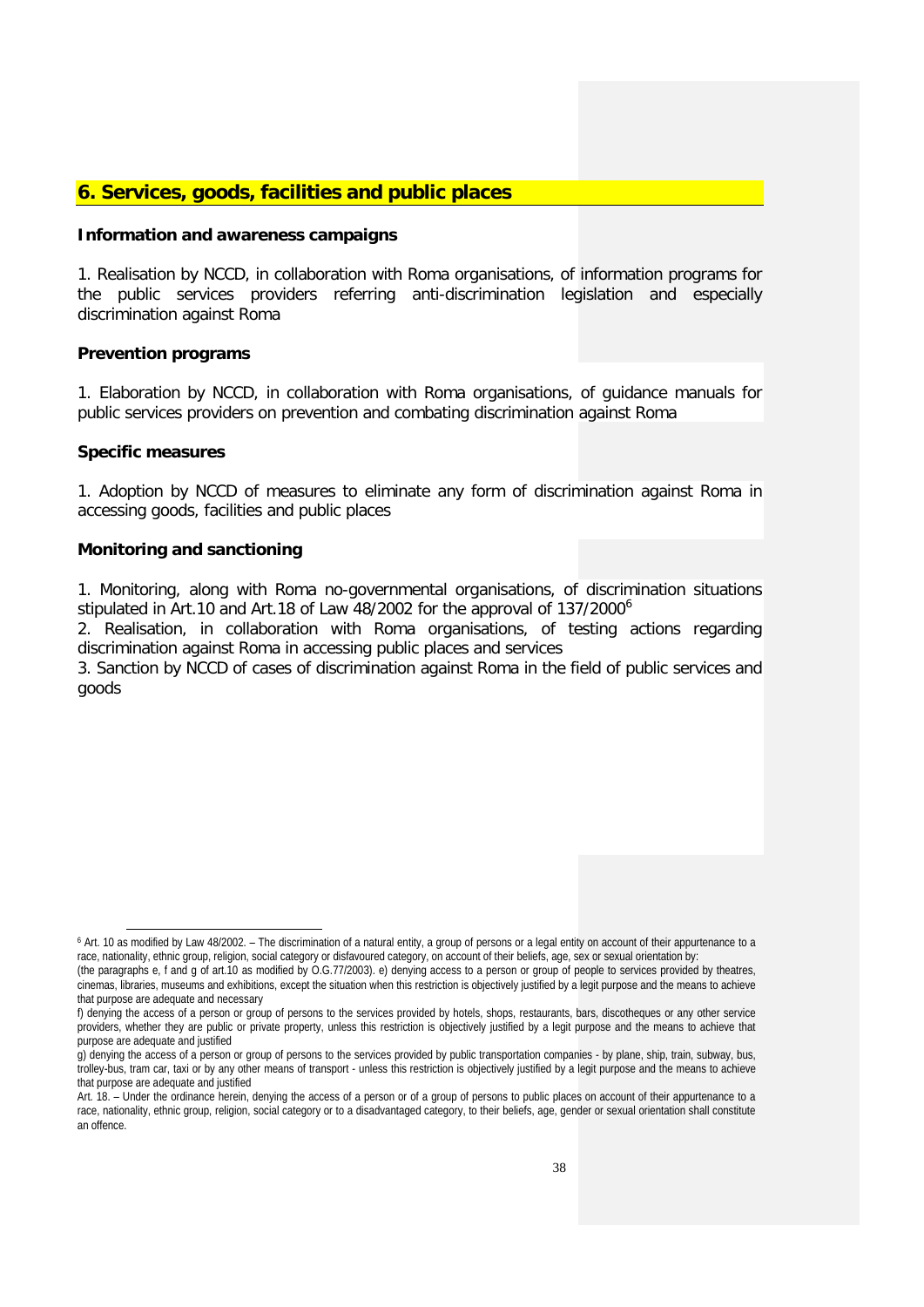# **7. Free choice of domicile/ residence**

### **Information and awareness campaigns**

1. Realisation by NCCD, in collaboration with Roma organisations, of information programs for the public authorities referring to anti-discrimination legislation and free choice of domicile

### **Prevention programs**

1. Development and implementation by NCCd of programs aiming to prevent segregation of Roma communities from the rest of the population in the field of housing; including Roma communities in projects on housing, rehabilitation and maintenance, taking into consideration the respecting of non-discrimination principle and equal chances opportunities

2. Adoption by NCCD of measures for prevention and sanction of any discriminatory practices that affect Roma, either practices of the public authorities, or practices regarding residence and housing; also prevention and sanction of local decisions that deny access or expel Roma, including placing Roma outside the populated areas, in zones without access, facilities, infrastructure and facilities.

### **Specific measures**

-

1. Adoption by NCCD of measures to eliminate any form of discrimination against Roma in what regards the free choice of domicile/ residence

### **Monitoring and sanctioning**

1. Monitoring by NCCD of criteria to grant/ distribution of social houses/ necessity houses or other categories, respecting the principle of non-discrimination towards Roma

2. Monitoring, in collaboration with Roma organisations, of the discrimination situations stipulated in Art.16 and Art.1[7](#page-38-0), Law 48/2002 for the approval of O.G. 137/2000<sup>7</sup> and sanction, by NCCd, of these facts

<sup>7</sup> Art. 16 - (1) Any threats, constraints, use of force or any other means of assimilation, colonisation or forced movement of persons with a view to modify the ethnic, racial or social composition of a region or of a locality shall constitute an offence.

<span id="page-38-0"></span><sup>(2)</sup> According to the ordinance herein, any behaviour consisting in forcing a person or a group of persons belonging to a race, nationality, ethnic group or religion, or a community, respectively, to unwillingly leave their residence, deportation or lowering their living standards with a view to determine them to leave their traditional residence shall constitute an offence. Forcing a group of persons belonging to a national minority to leave the area or regions where they live or a group belonging to the majority population to settle in areas or regions inhabited by a population belonging to national minorities shall both represent violations of the ordinance herein.

Art. 17 - (1)Any behaviour aiming to determine a persons or group of persons to move away from a building or neighbourhood or aiming to chase them away on account of their appurtenance to a race, nationality, ethnic group, religion, social category or to a disadvantaged category, on account of their beliefs, age, gender or sexual orientation, shall constitute an offence.

<sup>(2)</sup> The provision within paragraph (1) shall not be interpreted as a restriction of the authorities' right to enforce urbanism plans, as long as the movement is effected under the law, with fair compensation, and the measure is not determined by the person's or group's appurtenance to a race, nationality, ethnic group, religion, social category or to a disadvantaged category, by their beliefs, age, gender or sexual orientation.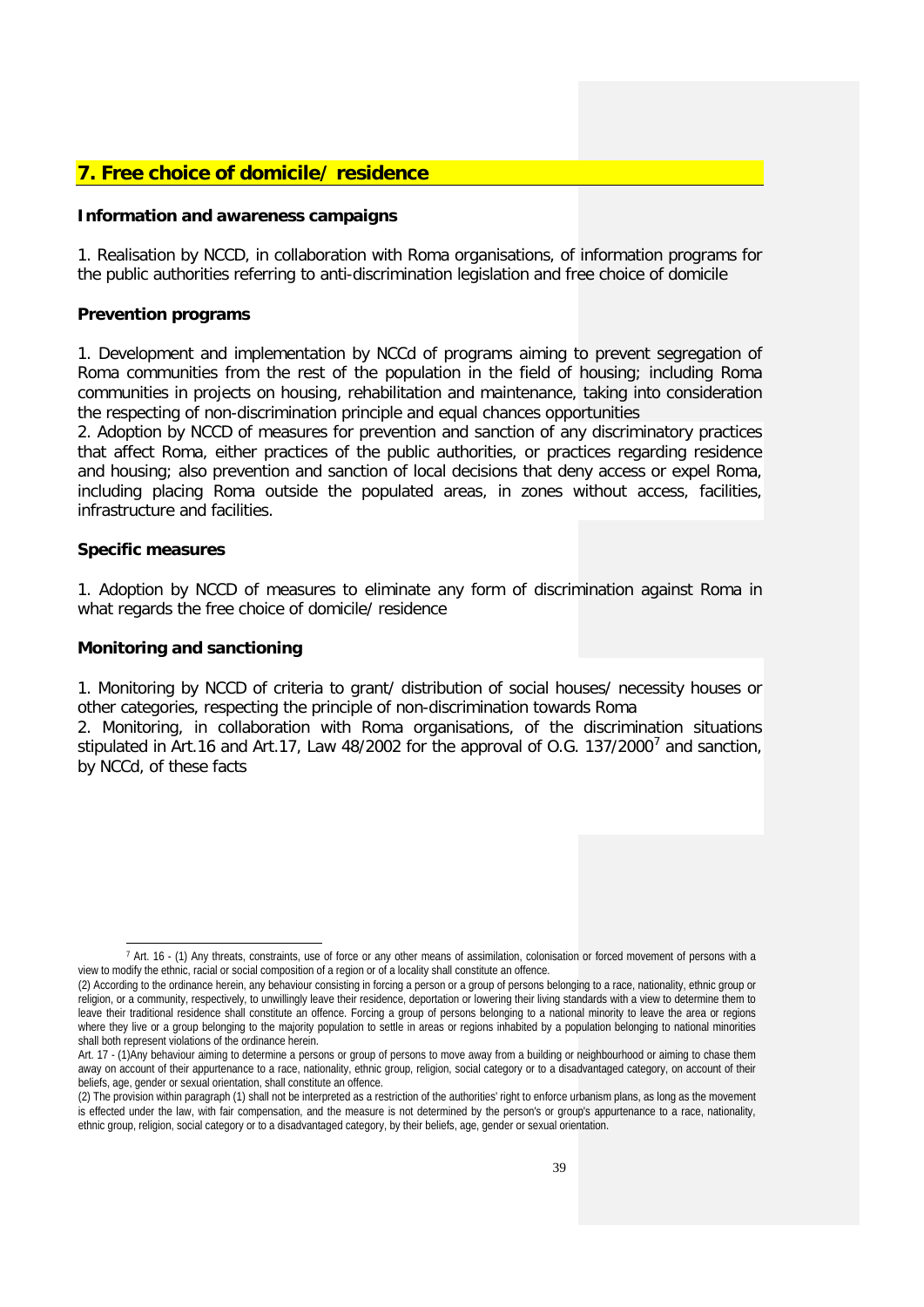# **8. Image and Mass-Media**

## **Information and awareness campaigns**

1. Realisation by NCCD, in collaboration with Roma organisations, of information campaigns for media services providers (radio, television, press etc) referring to anti-discrimination legislation and especially discrimination against Roma

### **Prevention programs**

1. Elaboration by NCCD, in collaboration with specialised media institutions and Roma organisations, of a guidance manual for mass media referring to presentations with discriminatory, subjective and/ or racist feature and combating discrimination against Roma 2. NCCD, in collaboration with Roma organisations, to elaborate and implement programs of prevention and combating discrimination against Roma in mass media.

3. NCCD and CAN to encourage and promote in professional mass media the responsibility not to present reportages, harmful information, stereotypes or information about incidents that involve members of Roma communities and that affect or blame the entire Roma community.

### **Specific measures**

1. Adoption by NCCD of measures with the purpose to eliminate any form of discrimination against Roma in mass-media

#### **Monitoring and sanctioning**

1. Sanctioning by NCCD of mentioning in mass media the ethnical appurtenance, namely Roma, when presenting fact with anti-social feature.

2. Sanctioning by NCCD of any form of promotion on racial or ethnical superiority, on racial hatred and incitement to discrimination in mass-media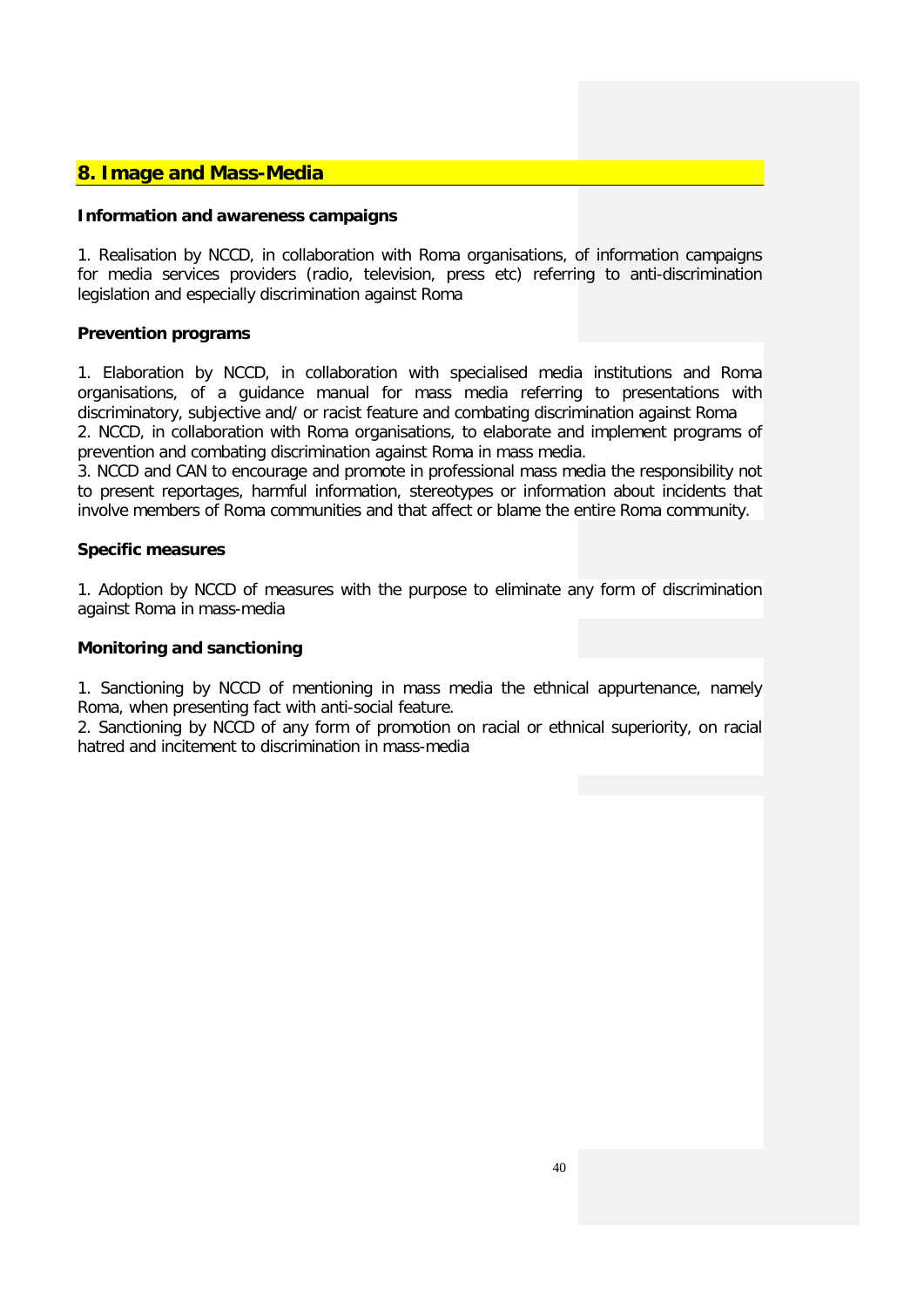# **9. Communication**

### **Specific measures**

1. NCCD to realise a national program of public informing and combating prejudices against Roma in public institutions

2. NCCD and Roma organisations to make public the cases of discrimination against Roma through public campaigns at national, regional and local level

3. NCCD to present the decisions to sanction discrimination against Roma in mass media also on different channels such as Internet, publications, CDs.

4. NCCD to conceive and implement support programs for the development of Roma organisations' capacity, with the purpose to prevent and combat discrimination against Roma 5. With the participation of Roma, NCCD to organise and develop information programs for the population, through mass media and other media, regarding the prevention and combating discrimination against Roma

6. NCCD, in collaboration with Roma organisations, to realise information programs for Roma communities in order to identify, monitor and solve correctly the cases of discrimination